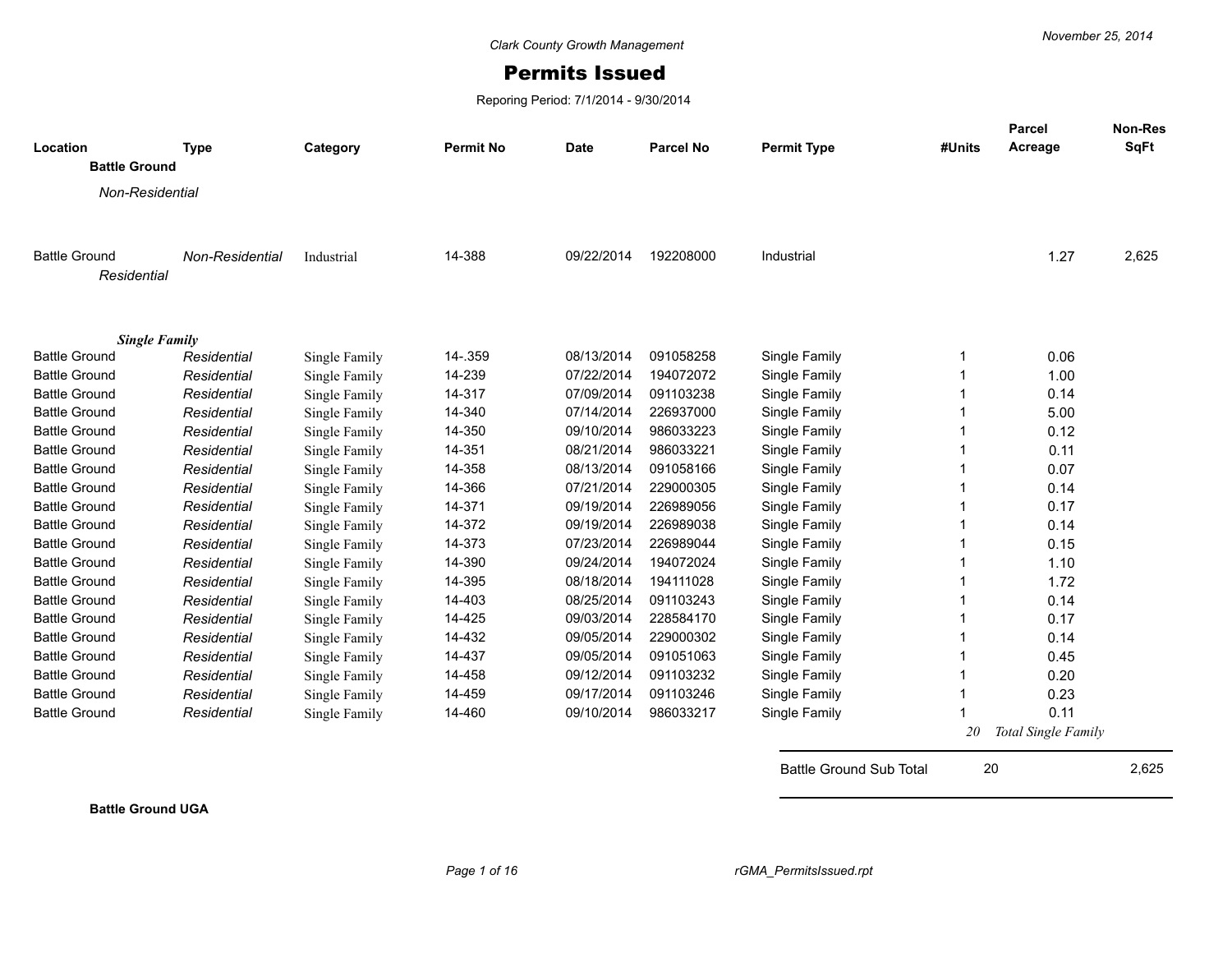| Location<br><b>Battle Ground UGA</b>                                         | Type                       | Category                       | <b>Permit No</b>               | Date                     | <b>Parcel No</b>       | <b>Permit Type</b>             | #Units         | Parcel<br>Acreage                     | <b>Non-Res</b><br><b>SqFt</b> |
|------------------------------------------------------------------------------|----------------------------|--------------------------------|--------------------------------|--------------------------|------------------------|--------------------------------|----------------|---------------------------------------|-------------------------------|
| Residential                                                                  |                            |                                |                                |                          |                        |                                |                |                                       |                               |
| <b>Single Family</b><br><b>Battle Ground UGA</b><br><b>Battle Ground UGA</b> | Residential<br>Residential | Single Family<br>Single Family | SFR2014-00474<br>SFR2014-00616 | 07/16/2014<br>09/11/2014 | 119202054<br>192668000 | Single Family<br>Single Family |                | 0.73<br>9.64<br>2 Total Single Family |                               |
|                                                                              |                            |                                |                                |                          |                        | Battle Ground UGA Sub Total    | $\overline{2}$ |                                       | 0                             |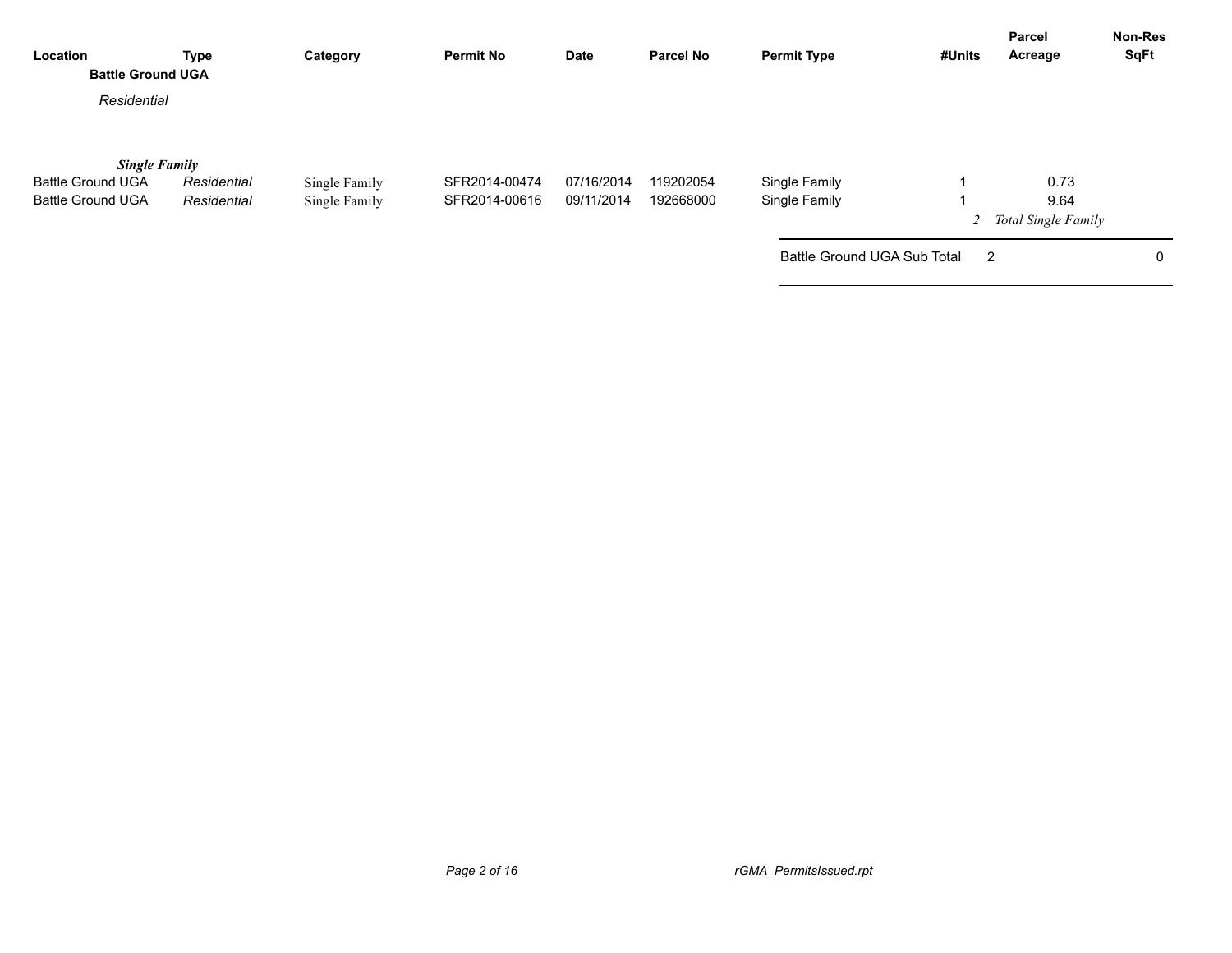| Camas<br>Residential<br><b>Single Family</b><br>14-00610<br>09/18/2014<br>091044004<br>Additions<br>0.40<br>Camas<br>Residential<br>Additions<br>1<br>14-00442<br>07/02/2014<br>081958422<br>Single Family<br>1<br>0.05<br>Residential<br>Single Family<br>Camas<br>14-00443<br>07/02/2014<br>081958423<br>0.04<br>Residential<br>Single Family<br>1<br>Camas<br>Single Family<br>14-00444<br>07/02/2014<br>986031262<br>0.19<br>Residential<br>Single Family<br>Single Family<br>Camas<br>14-00445<br>07/03/2014<br>986033050<br>0.16<br>Single Family<br>Camas<br>Residential<br>Single Family<br>14-00456<br>07/08/2014<br>175967014<br>Single Family<br>0.25<br>Camas<br>Residential<br>Single Family<br>14-00469<br>07/14/2014<br>0.17<br>Residential<br>Single Family<br>178110044<br>Single Family<br>Camas<br>14-00470<br>07/14/2014<br>085232000<br>1.27<br>Residential<br>Single Family<br>Single Family<br>Camas<br>14-00472<br>07/16/2014<br>986032424<br>Single Family<br>0.11<br>Camas<br>Residential<br>Single Family<br>07/16/2014<br>0.11<br>14-00473<br>986032423<br>Single Family<br>Camas<br>Residential<br>Single Family<br>14-00474<br>07/16/2014<br>986032422<br>0.11<br>Camas<br>Residential<br>Single Family<br>Single Family<br>1<br>0.20<br>14-00482<br>07/18/2014<br>175967008<br>Camas<br>Residential<br>Single Family<br>Single Family<br>14-00492<br>07/28/2014<br>986031330<br>Single Family<br>0.18<br>Camas<br>Residential<br>Single Family<br>14-00493<br>07/28/2014<br>986033288<br>0.30<br>Single Family<br>Camas<br>Residential<br>Single Family<br>0.22<br>14-00500<br>07/30/2014<br>986033296<br>Single Family<br>1<br>Camas<br>Residential<br>Single Family<br>0.10<br>14-00511<br>08/01/2014<br>123833034<br>Single Family<br>Camas<br>Residential<br>Single Family<br>$\mathbf 1$<br>14-00518<br>08/06/2014<br>125403044<br>$\mathbf{1}$<br>0.26<br>Residential<br>Single Family<br>Single Family<br>Camas<br>14-00525<br>08/07/2014<br>986033283<br>0.32<br>Residential<br>Single Family<br>Single Family<br>$\mathbf{1}$<br>Camas<br>14-00535<br>08/11/2014<br>092232282<br>0.53<br>Residential<br>Single Family<br>Single Family<br>1<br>Camas<br>14-00550<br>08/15/2014<br>0.22<br>Residential<br>178110038<br>Single Family<br>Camas<br>Single Family<br>1<br>14-00551<br>08/15/2014<br>178110014<br>Single Family<br>0.14<br>Camas<br>Residential<br>Single Family<br>1<br>14-00552<br>08/18/2014<br>986033291<br>0.22<br>Single Family<br>Camas<br>Residential<br>Single Family<br>14-00557<br>08/20/2014<br>092232244<br>0.30<br>Single Family<br>Residential<br>Single Family<br>Camas<br>14-00559<br>08/20/2014<br>986033304<br>0.16<br>Single Family<br>Residential<br>Single Family<br>Camas<br>08/21/2014<br>0.34<br>14-00561<br>986030273<br>Single Family<br>Camas<br>Residential<br>Single Family<br>0.34<br>14-00581<br>08/29/2014<br>092232532<br>$\mathbf{1}$<br>Residential<br>Single Family<br>Single Family<br>Camas<br>0.22<br>14-00584<br>08/29/2014<br>090264802<br>Residential<br>Single Family<br>Single Family<br>Camas<br>14-00587<br>09/03/2014<br>083034000<br>Single Family<br>1<br>0.37<br>Camas<br>Residential<br>Single Family<br>14-00592<br>09/05/2014<br>123833036<br>0.10<br>Single Family<br>Camas<br>Residential<br>Single Family<br>0.17<br>Residential<br>Single Family<br>14-00596<br>09/09/2014<br>178110028<br>Single Family<br>Camas<br>14-00597<br>09/09/2014<br>0.15<br>Residential<br>Single Family<br>178110030<br>Single Family<br>Camas<br>14-00601<br>0.10<br>Residential<br>Single Family<br>09/15/2014<br>986032389<br>Single Family<br>Camas<br>0.10<br>Residential<br>Single Family<br>14-00602<br>09/15/2014<br>986032388<br>Single Family<br>Camas<br>0.10<br>Residential<br>Single Family<br>14-00603<br>09/15/2014<br>986032387<br>Single Family<br>Camas<br>$\mathbf{1}$ | Location | <b>Type</b> | Category      | <b>Permit No</b> | Date       | <b>Parcel No</b> | <b>Permit Type</b> | #Units | Parcel<br>Acreage | Non-Res<br>SqFt |
|------------------------------------------------------------------------------------------------------------------------------------------------------------------------------------------------------------------------------------------------------------------------------------------------------------------------------------------------------------------------------------------------------------------------------------------------------------------------------------------------------------------------------------------------------------------------------------------------------------------------------------------------------------------------------------------------------------------------------------------------------------------------------------------------------------------------------------------------------------------------------------------------------------------------------------------------------------------------------------------------------------------------------------------------------------------------------------------------------------------------------------------------------------------------------------------------------------------------------------------------------------------------------------------------------------------------------------------------------------------------------------------------------------------------------------------------------------------------------------------------------------------------------------------------------------------------------------------------------------------------------------------------------------------------------------------------------------------------------------------------------------------------------------------------------------------------------------------------------------------------------------------------------------------------------------------------------------------------------------------------------------------------------------------------------------------------------------------------------------------------------------------------------------------------------------------------------------------------------------------------------------------------------------------------------------------------------------------------------------------------------------------------------------------------------------------------------------------------------------------------------------------------------------------------------------------------------------------------------------------------------------------------------------------------------------------------------------------------------------------------------------------------------------------------------------------------------------------------------------------------------------------------------------------------------------------------------------------------------------------------------------------------------------------------------------------------------------------------------------------------------------------------------------------------------------------------------------------------------------------------------------------------------------------------------------------------------------------------------------------------------------------------------------------------------------------------------------------------------------------------------------------------------------------------------------------------------------------------------------------------------------------------------------------------------------------------------------------------------------------------------------------------------------------------------------------------------------------------------------------------------------|----------|-------------|---------------|------------------|------------|------------------|--------------------|--------|-------------------|-----------------|
|                                                                                                                                                                                                                                                                                                                                                                                                                                                                                                                                                                                                                                                                                                                                                                                                                                                                                                                                                                                                                                                                                                                                                                                                                                                                                                                                                                                                                                                                                                                                                                                                                                                                                                                                                                                                                                                                                                                                                                                                                                                                                                                                                                                                                                                                                                                                                                                                                                                                                                                                                                                                                                                                                                                                                                                                                                                                                                                                                                                                                                                                                                                                                                                                                                                                                                                                                                                                                                                                                                                                                                                                                                                                                                                                                                                                                                                                                    |          |             |               |                  |            |                  |                    |        |                   |                 |
|                                                                                                                                                                                                                                                                                                                                                                                                                                                                                                                                                                                                                                                                                                                                                                                                                                                                                                                                                                                                                                                                                                                                                                                                                                                                                                                                                                                                                                                                                                                                                                                                                                                                                                                                                                                                                                                                                                                                                                                                                                                                                                                                                                                                                                                                                                                                                                                                                                                                                                                                                                                                                                                                                                                                                                                                                                                                                                                                                                                                                                                                                                                                                                                                                                                                                                                                                                                                                                                                                                                                                                                                                                                                                                                                                                                                                                                                                    |          |             |               |                  |            |                  |                    |        |                   |                 |
|                                                                                                                                                                                                                                                                                                                                                                                                                                                                                                                                                                                                                                                                                                                                                                                                                                                                                                                                                                                                                                                                                                                                                                                                                                                                                                                                                                                                                                                                                                                                                                                                                                                                                                                                                                                                                                                                                                                                                                                                                                                                                                                                                                                                                                                                                                                                                                                                                                                                                                                                                                                                                                                                                                                                                                                                                                                                                                                                                                                                                                                                                                                                                                                                                                                                                                                                                                                                                                                                                                                                                                                                                                                                                                                                                                                                                                                                                    |          |             |               |                  |            |                  |                    |        |                   |                 |
|                                                                                                                                                                                                                                                                                                                                                                                                                                                                                                                                                                                                                                                                                                                                                                                                                                                                                                                                                                                                                                                                                                                                                                                                                                                                                                                                                                                                                                                                                                                                                                                                                                                                                                                                                                                                                                                                                                                                                                                                                                                                                                                                                                                                                                                                                                                                                                                                                                                                                                                                                                                                                                                                                                                                                                                                                                                                                                                                                                                                                                                                                                                                                                                                                                                                                                                                                                                                                                                                                                                                                                                                                                                                                                                                                                                                                                                                                    |          |             |               |                  |            |                  |                    |        |                   |                 |
|                                                                                                                                                                                                                                                                                                                                                                                                                                                                                                                                                                                                                                                                                                                                                                                                                                                                                                                                                                                                                                                                                                                                                                                                                                                                                                                                                                                                                                                                                                                                                                                                                                                                                                                                                                                                                                                                                                                                                                                                                                                                                                                                                                                                                                                                                                                                                                                                                                                                                                                                                                                                                                                                                                                                                                                                                                                                                                                                                                                                                                                                                                                                                                                                                                                                                                                                                                                                                                                                                                                                                                                                                                                                                                                                                                                                                                                                                    |          |             |               |                  |            |                  |                    |        |                   |                 |
|                                                                                                                                                                                                                                                                                                                                                                                                                                                                                                                                                                                                                                                                                                                                                                                                                                                                                                                                                                                                                                                                                                                                                                                                                                                                                                                                                                                                                                                                                                                                                                                                                                                                                                                                                                                                                                                                                                                                                                                                                                                                                                                                                                                                                                                                                                                                                                                                                                                                                                                                                                                                                                                                                                                                                                                                                                                                                                                                                                                                                                                                                                                                                                                                                                                                                                                                                                                                                                                                                                                                                                                                                                                                                                                                                                                                                                                                                    |          |             |               |                  |            |                  |                    |        |                   |                 |
|                                                                                                                                                                                                                                                                                                                                                                                                                                                                                                                                                                                                                                                                                                                                                                                                                                                                                                                                                                                                                                                                                                                                                                                                                                                                                                                                                                                                                                                                                                                                                                                                                                                                                                                                                                                                                                                                                                                                                                                                                                                                                                                                                                                                                                                                                                                                                                                                                                                                                                                                                                                                                                                                                                                                                                                                                                                                                                                                                                                                                                                                                                                                                                                                                                                                                                                                                                                                                                                                                                                                                                                                                                                                                                                                                                                                                                                                                    |          |             |               |                  |            |                  |                    |        |                   |                 |
|                                                                                                                                                                                                                                                                                                                                                                                                                                                                                                                                                                                                                                                                                                                                                                                                                                                                                                                                                                                                                                                                                                                                                                                                                                                                                                                                                                                                                                                                                                                                                                                                                                                                                                                                                                                                                                                                                                                                                                                                                                                                                                                                                                                                                                                                                                                                                                                                                                                                                                                                                                                                                                                                                                                                                                                                                                                                                                                                                                                                                                                                                                                                                                                                                                                                                                                                                                                                                                                                                                                                                                                                                                                                                                                                                                                                                                                                                    |          |             |               |                  |            |                  |                    |        |                   |                 |
|                                                                                                                                                                                                                                                                                                                                                                                                                                                                                                                                                                                                                                                                                                                                                                                                                                                                                                                                                                                                                                                                                                                                                                                                                                                                                                                                                                                                                                                                                                                                                                                                                                                                                                                                                                                                                                                                                                                                                                                                                                                                                                                                                                                                                                                                                                                                                                                                                                                                                                                                                                                                                                                                                                                                                                                                                                                                                                                                                                                                                                                                                                                                                                                                                                                                                                                                                                                                                                                                                                                                                                                                                                                                                                                                                                                                                                                                                    |          |             |               |                  |            |                  |                    |        |                   |                 |
|                                                                                                                                                                                                                                                                                                                                                                                                                                                                                                                                                                                                                                                                                                                                                                                                                                                                                                                                                                                                                                                                                                                                                                                                                                                                                                                                                                                                                                                                                                                                                                                                                                                                                                                                                                                                                                                                                                                                                                                                                                                                                                                                                                                                                                                                                                                                                                                                                                                                                                                                                                                                                                                                                                                                                                                                                                                                                                                                                                                                                                                                                                                                                                                                                                                                                                                                                                                                                                                                                                                                                                                                                                                                                                                                                                                                                                                                                    |          |             |               |                  |            |                  |                    |        |                   |                 |
|                                                                                                                                                                                                                                                                                                                                                                                                                                                                                                                                                                                                                                                                                                                                                                                                                                                                                                                                                                                                                                                                                                                                                                                                                                                                                                                                                                                                                                                                                                                                                                                                                                                                                                                                                                                                                                                                                                                                                                                                                                                                                                                                                                                                                                                                                                                                                                                                                                                                                                                                                                                                                                                                                                                                                                                                                                                                                                                                                                                                                                                                                                                                                                                                                                                                                                                                                                                                                                                                                                                                                                                                                                                                                                                                                                                                                                                                                    |          |             |               |                  |            |                  |                    |        |                   |                 |
|                                                                                                                                                                                                                                                                                                                                                                                                                                                                                                                                                                                                                                                                                                                                                                                                                                                                                                                                                                                                                                                                                                                                                                                                                                                                                                                                                                                                                                                                                                                                                                                                                                                                                                                                                                                                                                                                                                                                                                                                                                                                                                                                                                                                                                                                                                                                                                                                                                                                                                                                                                                                                                                                                                                                                                                                                                                                                                                                                                                                                                                                                                                                                                                                                                                                                                                                                                                                                                                                                                                                                                                                                                                                                                                                                                                                                                                                                    |          |             |               |                  |            |                  |                    |        |                   |                 |
|                                                                                                                                                                                                                                                                                                                                                                                                                                                                                                                                                                                                                                                                                                                                                                                                                                                                                                                                                                                                                                                                                                                                                                                                                                                                                                                                                                                                                                                                                                                                                                                                                                                                                                                                                                                                                                                                                                                                                                                                                                                                                                                                                                                                                                                                                                                                                                                                                                                                                                                                                                                                                                                                                                                                                                                                                                                                                                                                                                                                                                                                                                                                                                                                                                                                                                                                                                                                                                                                                                                                                                                                                                                                                                                                                                                                                                                                                    |          |             |               |                  |            |                  |                    |        |                   |                 |
|                                                                                                                                                                                                                                                                                                                                                                                                                                                                                                                                                                                                                                                                                                                                                                                                                                                                                                                                                                                                                                                                                                                                                                                                                                                                                                                                                                                                                                                                                                                                                                                                                                                                                                                                                                                                                                                                                                                                                                                                                                                                                                                                                                                                                                                                                                                                                                                                                                                                                                                                                                                                                                                                                                                                                                                                                                                                                                                                                                                                                                                                                                                                                                                                                                                                                                                                                                                                                                                                                                                                                                                                                                                                                                                                                                                                                                                                                    |          |             |               |                  |            |                  |                    |        |                   |                 |
|                                                                                                                                                                                                                                                                                                                                                                                                                                                                                                                                                                                                                                                                                                                                                                                                                                                                                                                                                                                                                                                                                                                                                                                                                                                                                                                                                                                                                                                                                                                                                                                                                                                                                                                                                                                                                                                                                                                                                                                                                                                                                                                                                                                                                                                                                                                                                                                                                                                                                                                                                                                                                                                                                                                                                                                                                                                                                                                                                                                                                                                                                                                                                                                                                                                                                                                                                                                                                                                                                                                                                                                                                                                                                                                                                                                                                                                                                    |          |             |               |                  |            |                  |                    |        |                   |                 |
|                                                                                                                                                                                                                                                                                                                                                                                                                                                                                                                                                                                                                                                                                                                                                                                                                                                                                                                                                                                                                                                                                                                                                                                                                                                                                                                                                                                                                                                                                                                                                                                                                                                                                                                                                                                                                                                                                                                                                                                                                                                                                                                                                                                                                                                                                                                                                                                                                                                                                                                                                                                                                                                                                                                                                                                                                                                                                                                                                                                                                                                                                                                                                                                                                                                                                                                                                                                                                                                                                                                                                                                                                                                                                                                                                                                                                                                                                    |          |             |               |                  |            |                  |                    |        |                   |                 |
|                                                                                                                                                                                                                                                                                                                                                                                                                                                                                                                                                                                                                                                                                                                                                                                                                                                                                                                                                                                                                                                                                                                                                                                                                                                                                                                                                                                                                                                                                                                                                                                                                                                                                                                                                                                                                                                                                                                                                                                                                                                                                                                                                                                                                                                                                                                                                                                                                                                                                                                                                                                                                                                                                                                                                                                                                                                                                                                                                                                                                                                                                                                                                                                                                                                                                                                                                                                                                                                                                                                                                                                                                                                                                                                                                                                                                                                                                    |          |             |               |                  |            |                  |                    |        |                   |                 |
|                                                                                                                                                                                                                                                                                                                                                                                                                                                                                                                                                                                                                                                                                                                                                                                                                                                                                                                                                                                                                                                                                                                                                                                                                                                                                                                                                                                                                                                                                                                                                                                                                                                                                                                                                                                                                                                                                                                                                                                                                                                                                                                                                                                                                                                                                                                                                                                                                                                                                                                                                                                                                                                                                                                                                                                                                                                                                                                                                                                                                                                                                                                                                                                                                                                                                                                                                                                                                                                                                                                                                                                                                                                                                                                                                                                                                                                                                    |          |             |               |                  |            |                  |                    |        |                   |                 |
|                                                                                                                                                                                                                                                                                                                                                                                                                                                                                                                                                                                                                                                                                                                                                                                                                                                                                                                                                                                                                                                                                                                                                                                                                                                                                                                                                                                                                                                                                                                                                                                                                                                                                                                                                                                                                                                                                                                                                                                                                                                                                                                                                                                                                                                                                                                                                                                                                                                                                                                                                                                                                                                                                                                                                                                                                                                                                                                                                                                                                                                                                                                                                                                                                                                                                                                                                                                                                                                                                                                                                                                                                                                                                                                                                                                                                                                                                    |          |             |               |                  |            |                  |                    |        |                   |                 |
|                                                                                                                                                                                                                                                                                                                                                                                                                                                                                                                                                                                                                                                                                                                                                                                                                                                                                                                                                                                                                                                                                                                                                                                                                                                                                                                                                                                                                                                                                                                                                                                                                                                                                                                                                                                                                                                                                                                                                                                                                                                                                                                                                                                                                                                                                                                                                                                                                                                                                                                                                                                                                                                                                                                                                                                                                                                                                                                                                                                                                                                                                                                                                                                                                                                                                                                                                                                                                                                                                                                                                                                                                                                                                                                                                                                                                                                                                    |          |             |               |                  |            |                  |                    |        |                   |                 |
|                                                                                                                                                                                                                                                                                                                                                                                                                                                                                                                                                                                                                                                                                                                                                                                                                                                                                                                                                                                                                                                                                                                                                                                                                                                                                                                                                                                                                                                                                                                                                                                                                                                                                                                                                                                                                                                                                                                                                                                                                                                                                                                                                                                                                                                                                                                                                                                                                                                                                                                                                                                                                                                                                                                                                                                                                                                                                                                                                                                                                                                                                                                                                                                                                                                                                                                                                                                                                                                                                                                                                                                                                                                                                                                                                                                                                                                                                    |          |             |               |                  |            |                  |                    |        |                   |                 |
|                                                                                                                                                                                                                                                                                                                                                                                                                                                                                                                                                                                                                                                                                                                                                                                                                                                                                                                                                                                                                                                                                                                                                                                                                                                                                                                                                                                                                                                                                                                                                                                                                                                                                                                                                                                                                                                                                                                                                                                                                                                                                                                                                                                                                                                                                                                                                                                                                                                                                                                                                                                                                                                                                                                                                                                                                                                                                                                                                                                                                                                                                                                                                                                                                                                                                                                                                                                                                                                                                                                                                                                                                                                                                                                                                                                                                                                                                    |          |             |               |                  |            |                  |                    |        |                   |                 |
|                                                                                                                                                                                                                                                                                                                                                                                                                                                                                                                                                                                                                                                                                                                                                                                                                                                                                                                                                                                                                                                                                                                                                                                                                                                                                                                                                                                                                                                                                                                                                                                                                                                                                                                                                                                                                                                                                                                                                                                                                                                                                                                                                                                                                                                                                                                                                                                                                                                                                                                                                                                                                                                                                                                                                                                                                                                                                                                                                                                                                                                                                                                                                                                                                                                                                                                                                                                                                                                                                                                                                                                                                                                                                                                                                                                                                                                                                    |          |             |               |                  |            |                  |                    |        |                   |                 |
|                                                                                                                                                                                                                                                                                                                                                                                                                                                                                                                                                                                                                                                                                                                                                                                                                                                                                                                                                                                                                                                                                                                                                                                                                                                                                                                                                                                                                                                                                                                                                                                                                                                                                                                                                                                                                                                                                                                                                                                                                                                                                                                                                                                                                                                                                                                                                                                                                                                                                                                                                                                                                                                                                                                                                                                                                                                                                                                                                                                                                                                                                                                                                                                                                                                                                                                                                                                                                                                                                                                                                                                                                                                                                                                                                                                                                                                                                    |          |             |               |                  |            |                  |                    |        |                   |                 |
|                                                                                                                                                                                                                                                                                                                                                                                                                                                                                                                                                                                                                                                                                                                                                                                                                                                                                                                                                                                                                                                                                                                                                                                                                                                                                                                                                                                                                                                                                                                                                                                                                                                                                                                                                                                                                                                                                                                                                                                                                                                                                                                                                                                                                                                                                                                                                                                                                                                                                                                                                                                                                                                                                                                                                                                                                                                                                                                                                                                                                                                                                                                                                                                                                                                                                                                                                                                                                                                                                                                                                                                                                                                                                                                                                                                                                                                                                    |          |             |               |                  |            |                  |                    |        |                   |                 |
|                                                                                                                                                                                                                                                                                                                                                                                                                                                                                                                                                                                                                                                                                                                                                                                                                                                                                                                                                                                                                                                                                                                                                                                                                                                                                                                                                                                                                                                                                                                                                                                                                                                                                                                                                                                                                                                                                                                                                                                                                                                                                                                                                                                                                                                                                                                                                                                                                                                                                                                                                                                                                                                                                                                                                                                                                                                                                                                                                                                                                                                                                                                                                                                                                                                                                                                                                                                                                                                                                                                                                                                                                                                                                                                                                                                                                                                                                    |          |             |               |                  |            |                  |                    |        |                   |                 |
|                                                                                                                                                                                                                                                                                                                                                                                                                                                                                                                                                                                                                                                                                                                                                                                                                                                                                                                                                                                                                                                                                                                                                                                                                                                                                                                                                                                                                                                                                                                                                                                                                                                                                                                                                                                                                                                                                                                                                                                                                                                                                                                                                                                                                                                                                                                                                                                                                                                                                                                                                                                                                                                                                                                                                                                                                                                                                                                                                                                                                                                                                                                                                                                                                                                                                                                                                                                                                                                                                                                                                                                                                                                                                                                                                                                                                                                                                    |          |             |               |                  |            |                  |                    |        |                   |                 |
|                                                                                                                                                                                                                                                                                                                                                                                                                                                                                                                                                                                                                                                                                                                                                                                                                                                                                                                                                                                                                                                                                                                                                                                                                                                                                                                                                                                                                                                                                                                                                                                                                                                                                                                                                                                                                                                                                                                                                                                                                                                                                                                                                                                                                                                                                                                                                                                                                                                                                                                                                                                                                                                                                                                                                                                                                                                                                                                                                                                                                                                                                                                                                                                                                                                                                                                                                                                                                                                                                                                                                                                                                                                                                                                                                                                                                                                                                    |          |             |               |                  |            |                  |                    |        |                   |                 |
|                                                                                                                                                                                                                                                                                                                                                                                                                                                                                                                                                                                                                                                                                                                                                                                                                                                                                                                                                                                                                                                                                                                                                                                                                                                                                                                                                                                                                                                                                                                                                                                                                                                                                                                                                                                                                                                                                                                                                                                                                                                                                                                                                                                                                                                                                                                                                                                                                                                                                                                                                                                                                                                                                                                                                                                                                                                                                                                                                                                                                                                                                                                                                                                                                                                                                                                                                                                                                                                                                                                                                                                                                                                                                                                                                                                                                                                                                    |          |             |               |                  |            |                  |                    |        |                   |                 |
|                                                                                                                                                                                                                                                                                                                                                                                                                                                                                                                                                                                                                                                                                                                                                                                                                                                                                                                                                                                                                                                                                                                                                                                                                                                                                                                                                                                                                                                                                                                                                                                                                                                                                                                                                                                                                                                                                                                                                                                                                                                                                                                                                                                                                                                                                                                                                                                                                                                                                                                                                                                                                                                                                                                                                                                                                                                                                                                                                                                                                                                                                                                                                                                                                                                                                                                                                                                                                                                                                                                                                                                                                                                                                                                                                                                                                                                                                    |          |             |               |                  |            |                  |                    |        |                   |                 |
|                                                                                                                                                                                                                                                                                                                                                                                                                                                                                                                                                                                                                                                                                                                                                                                                                                                                                                                                                                                                                                                                                                                                                                                                                                                                                                                                                                                                                                                                                                                                                                                                                                                                                                                                                                                                                                                                                                                                                                                                                                                                                                                                                                                                                                                                                                                                                                                                                                                                                                                                                                                                                                                                                                                                                                                                                                                                                                                                                                                                                                                                                                                                                                                                                                                                                                                                                                                                                                                                                                                                                                                                                                                                                                                                                                                                                                                                                    |          |             |               |                  |            |                  |                    |        |                   |                 |
|                                                                                                                                                                                                                                                                                                                                                                                                                                                                                                                                                                                                                                                                                                                                                                                                                                                                                                                                                                                                                                                                                                                                                                                                                                                                                                                                                                                                                                                                                                                                                                                                                                                                                                                                                                                                                                                                                                                                                                                                                                                                                                                                                                                                                                                                                                                                                                                                                                                                                                                                                                                                                                                                                                                                                                                                                                                                                                                                                                                                                                                                                                                                                                                                                                                                                                                                                                                                                                                                                                                                                                                                                                                                                                                                                                                                                                                                                    |          |             |               |                  |            |                  |                    |        |                   |                 |
|                                                                                                                                                                                                                                                                                                                                                                                                                                                                                                                                                                                                                                                                                                                                                                                                                                                                                                                                                                                                                                                                                                                                                                                                                                                                                                                                                                                                                                                                                                                                                                                                                                                                                                                                                                                                                                                                                                                                                                                                                                                                                                                                                                                                                                                                                                                                                                                                                                                                                                                                                                                                                                                                                                                                                                                                                                                                                                                                                                                                                                                                                                                                                                                                                                                                                                                                                                                                                                                                                                                                                                                                                                                                                                                                                                                                                                                                                    |          |             |               |                  |            |                  |                    |        |                   |                 |
|                                                                                                                                                                                                                                                                                                                                                                                                                                                                                                                                                                                                                                                                                                                                                                                                                                                                                                                                                                                                                                                                                                                                                                                                                                                                                                                                                                                                                                                                                                                                                                                                                                                                                                                                                                                                                                                                                                                                                                                                                                                                                                                                                                                                                                                                                                                                                                                                                                                                                                                                                                                                                                                                                                                                                                                                                                                                                                                                                                                                                                                                                                                                                                                                                                                                                                                                                                                                                                                                                                                                                                                                                                                                                                                                                                                                                                                                                    |          |             |               |                  |            |                  |                    |        |                   |                 |
|                                                                                                                                                                                                                                                                                                                                                                                                                                                                                                                                                                                                                                                                                                                                                                                                                                                                                                                                                                                                                                                                                                                                                                                                                                                                                                                                                                                                                                                                                                                                                                                                                                                                                                                                                                                                                                                                                                                                                                                                                                                                                                                                                                                                                                                                                                                                                                                                                                                                                                                                                                                                                                                                                                                                                                                                                                                                                                                                                                                                                                                                                                                                                                                                                                                                                                                                                                                                                                                                                                                                                                                                                                                                                                                                                                                                                                                                                    |          |             |               |                  |            |                  |                    |        |                   |                 |
|                                                                                                                                                                                                                                                                                                                                                                                                                                                                                                                                                                                                                                                                                                                                                                                                                                                                                                                                                                                                                                                                                                                                                                                                                                                                                                                                                                                                                                                                                                                                                                                                                                                                                                                                                                                                                                                                                                                                                                                                                                                                                                                                                                                                                                                                                                                                                                                                                                                                                                                                                                                                                                                                                                                                                                                                                                                                                                                                                                                                                                                                                                                                                                                                                                                                                                                                                                                                                                                                                                                                                                                                                                                                                                                                                                                                                                                                                    |          |             |               |                  |            |                  |                    |        |                   |                 |
|                                                                                                                                                                                                                                                                                                                                                                                                                                                                                                                                                                                                                                                                                                                                                                                                                                                                                                                                                                                                                                                                                                                                                                                                                                                                                                                                                                                                                                                                                                                                                                                                                                                                                                                                                                                                                                                                                                                                                                                                                                                                                                                                                                                                                                                                                                                                                                                                                                                                                                                                                                                                                                                                                                                                                                                                                                                                                                                                                                                                                                                                                                                                                                                                                                                                                                                                                                                                                                                                                                                                                                                                                                                                                                                                                                                                                                                                                    |          |             |               |                  |            |                  |                    |        |                   |                 |
|                                                                                                                                                                                                                                                                                                                                                                                                                                                                                                                                                                                                                                                                                                                                                                                                                                                                                                                                                                                                                                                                                                                                                                                                                                                                                                                                                                                                                                                                                                                                                                                                                                                                                                                                                                                                                                                                                                                                                                                                                                                                                                                                                                                                                                                                                                                                                                                                                                                                                                                                                                                                                                                                                                                                                                                                                                                                                                                                                                                                                                                                                                                                                                                                                                                                                                                                                                                                                                                                                                                                                                                                                                                                                                                                                                                                                                                                                    |          |             |               |                  |            |                  |                    |        |                   |                 |
|                                                                                                                                                                                                                                                                                                                                                                                                                                                                                                                                                                                                                                                                                                                                                                                                                                                                                                                                                                                                                                                                                                                                                                                                                                                                                                                                                                                                                                                                                                                                                                                                                                                                                                                                                                                                                                                                                                                                                                                                                                                                                                                                                                                                                                                                                                                                                                                                                                                                                                                                                                                                                                                                                                                                                                                                                                                                                                                                                                                                                                                                                                                                                                                                                                                                                                                                                                                                                                                                                                                                                                                                                                                                                                                                                                                                                                                                                    |          |             |               |                  |            |                  |                    |        |                   |                 |
|                                                                                                                                                                                                                                                                                                                                                                                                                                                                                                                                                                                                                                                                                                                                                                                                                                                                                                                                                                                                                                                                                                                                                                                                                                                                                                                                                                                                                                                                                                                                                                                                                                                                                                                                                                                                                                                                                                                                                                                                                                                                                                                                                                                                                                                                                                                                                                                                                                                                                                                                                                                                                                                                                                                                                                                                                                                                                                                                                                                                                                                                                                                                                                                                                                                                                                                                                                                                                                                                                                                                                                                                                                                                                                                                                                                                                                                                                    | Camas    | Residential | Single Family | 14-00626         | 09/26/2014 | 986033034        | Single Family      |        | 0.16              |                 |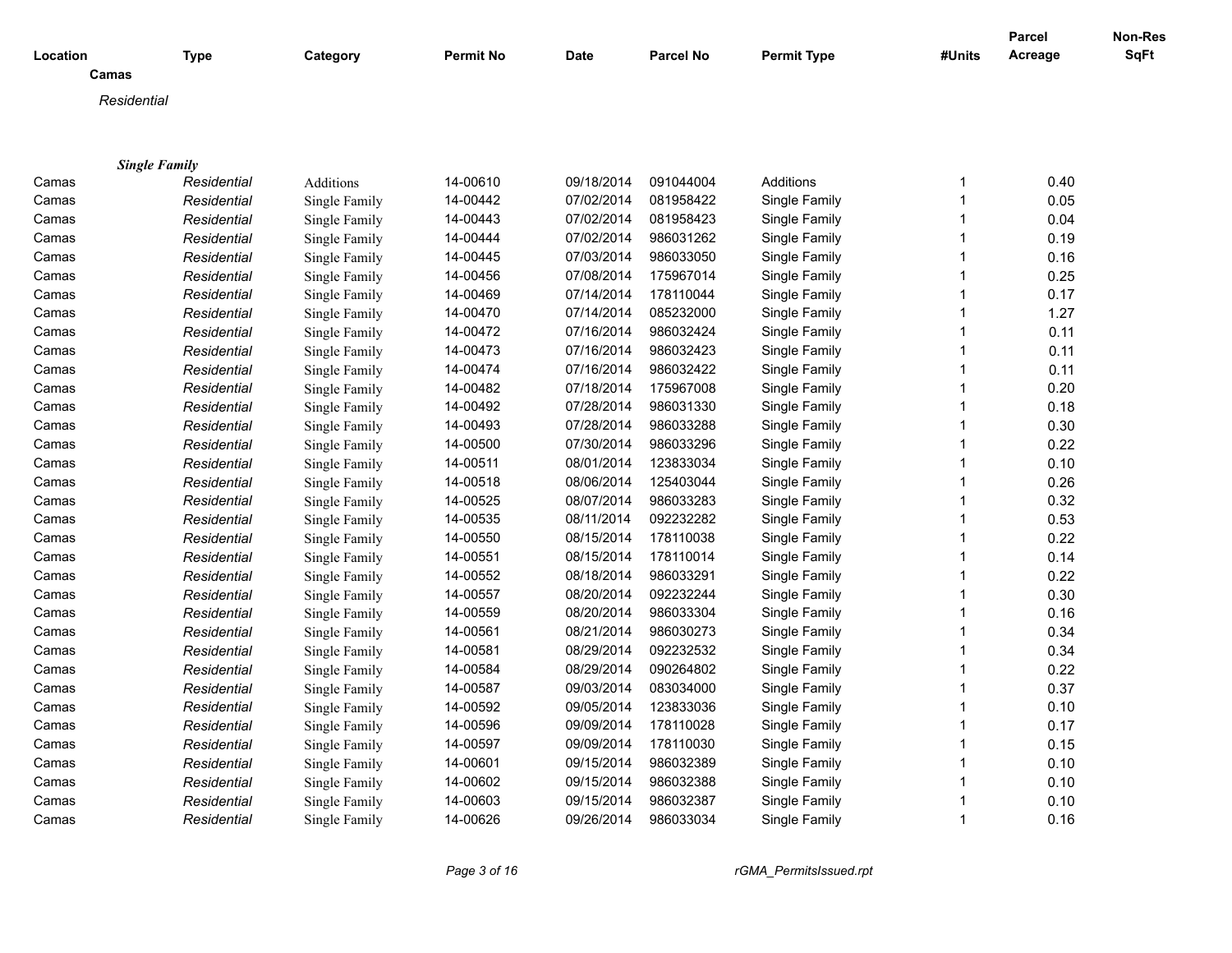| Location       | Camas                | <b>Type</b>                | Category                       | <b>Permit No</b>     | <b>Date</b>              | <b>Parcel No</b>       | <b>Permit Type</b>             | #Units           | Parcel<br>Acreage                   | <b>Non-Res</b><br>SqFt |
|----------------|----------------------|----------------------------|--------------------------------|----------------------|--------------------------|------------------------|--------------------------------|------------------|-------------------------------------|------------------------|
|                | Residential          |                            |                                |                      |                          |                        |                                |                  |                                     |                        |
|                | <b>Single Family</b> |                            |                                |                      |                          |                        |                                |                  |                                     |                        |
| Camas<br>Camas |                      | Residential<br>Residential | Single Family<br>Single Family | 14-00627<br>14-00632 | 09/26/2014<br>09/29/2014 | 986033033<br>177663340 | Single Family<br>Single Family | 37               | 0.20<br>0.21<br>Total Single Family |                        |
|                |                      |                            |                                |                      |                          |                        | Camas Sub Total                | 37               |                                     | 0                      |
|                | <b>Camas UGA</b>     |                            |                                |                      |                          |                        |                                |                  |                                     |                        |
|                | Residential          |                            |                                |                      |                          |                        |                                |                  |                                     |                        |
|                | <b>Single Family</b> |                            |                                |                      |                          |                        |                                |                  |                                     |                        |
| Camas UGA      |                      | Residential                | Single Family                  | SFR2014-00626        | 09/17/2014               | 125662178              | Single Family                  | 1                | 0.18                                |                        |
| Camas UGA      |                      | Residential                | Single Family                  | SFR2014-00627        | 09/23/2014               | 125662176              | Single Family                  | 2                | 0.23<br>Total Single Family         |                        |
|                |                      |                            |                                |                      |                          |                        | Camas UGA Sub Total            | $\boldsymbol{2}$ |                                     | 0                      |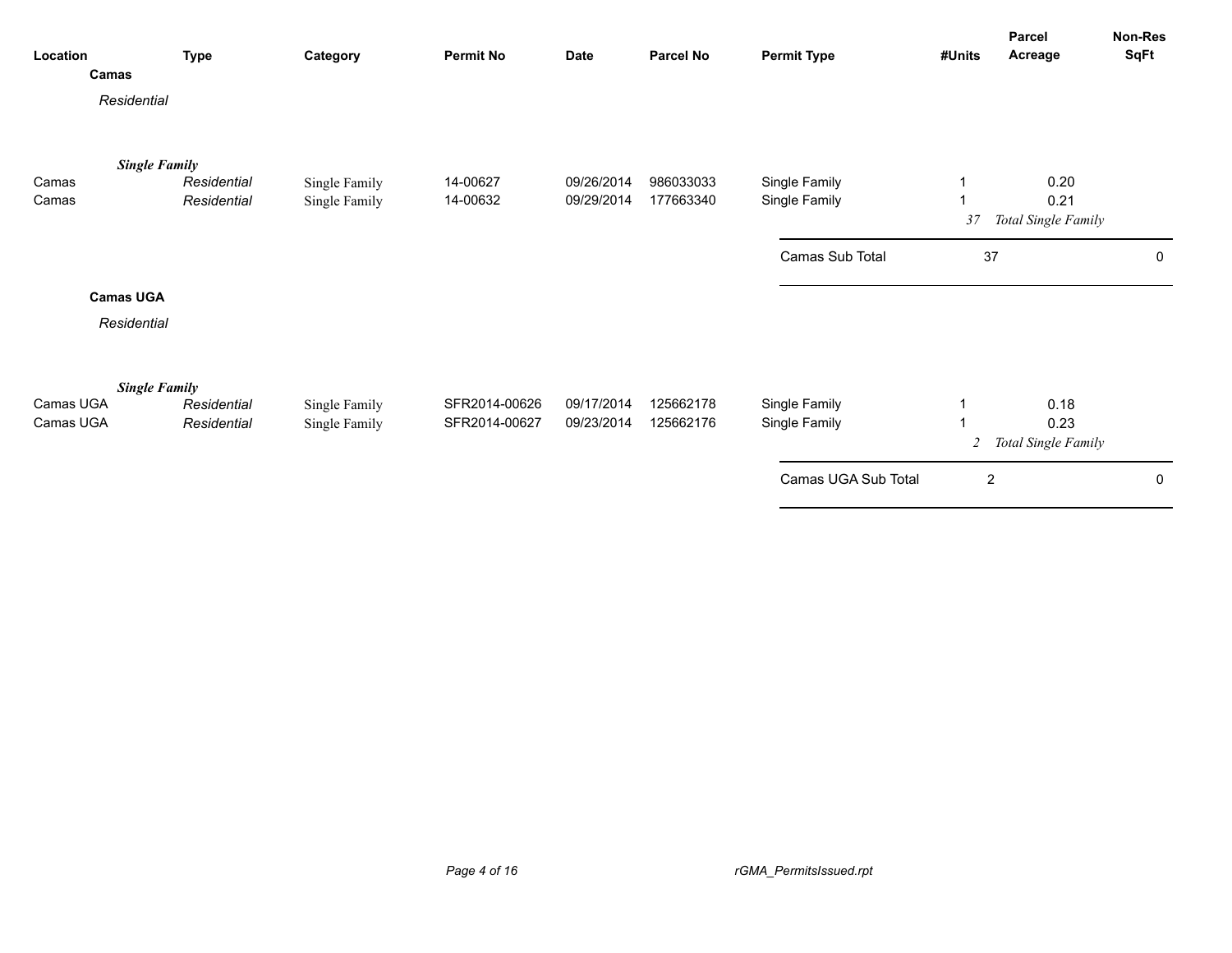|                        |             |               |                  |             |                  |                    |             | <b>Parcel</b>       | Non-Res     |
|------------------------|-------------|---------------|------------------|-------------|------------------|--------------------|-------------|---------------------|-------------|
| Location<br>Ridgefield | <b>Type</b> | Category      | <b>Permit No</b> | <b>Date</b> | <b>Parcel No</b> | <b>Permit Type</b> | #Units      | Acreage             | <b>SqFt</b> |
|                        |             |               |                  |             |                  |                    |             |                     |             |
| Residential            |             |               |                  |             |                  |                    |             |                     |             |
|                        |             |               |                  |             |                  |                    |             |                     |             |
|                        |             |               |                  |             |                  |                    |             |                     |             |
| <b>Single Family</b>   |             |               |                  |             |                  |                    |             |                     |             |
| Ridgefield             | Residential | Single Family | BLD-14-0018      | 09/01/2014  | 986029093        | Single Family      | 1           | 0.05                |             |
| Ridgefield             | Residential | Single Family | BLD-14-0019      | 09/01/2014  | 986029094        | Single Family      | $\mathbf 1$ | 0.04                |             |
| Ridgefield             | Residential | Single Family | BLD-14-0020      | 09/01/2014  | 986029095        | Single Family      | 1           | 0.04                |             |
| Ridgefield             | Residential | Single Family | BLD-14-0021      | 09/01/2014  | 986029096        | Single Family      |             | 0.05                |             |
| Ridgefield             | Residential | Single Family | BLD-14-0065      | 07/01/2014  | 986028734        | Single Family      |             | 0.17                |             |
| Ridgefield             | Residential | Single Family | BLD-14-0077      | 07/01/2014  | 986033779        | Single Family      |             | 0.15                |             |
| Ridgefield             | Residential | Single Family | BLD-14-0078      | 07/01/2014  | 986033778        | Single Family      |             | 0.14                |             |
| Ridgefield             | Residential | Single Family | BLD-14-0096      | 07/01/2014  | 068318168        | Single Family      |             | 0.16                |             |
| Ridgefield             | Residential | Single Family | BLD-14-0097      | 08/01/2014  | 068318296        | Single Family      |             | 0.15                |             |
| Ridgefield             | Residential | Single Family | BLD-14-0098      | 07/01/2014  | 219380004        | Single Family      |             | 0.14                |             |
| Ridgefield             | Residential | Single Family | BLD-14-0099      | 07/01/2014  | 986028701        | Single Family      | 1           | 0.19                |             |
| Ridgefield             | Residential | Single Family | BLD-14-0105      | 09/01/2014  | 986030651        | Single Family      | 1           | 0.08                |             |
| Ridgefield             | Residential | Single Family | BLD-14-0109      | 07/01/2014  | 986028718        | Single Family      |             | 0.26                |             |
| Ridgefield             | Residential | Single Family | BLD-14-0111      | 08/01/2014  | 986033375        | Single Family      |             | 0.21                |             |
| Ridgefield             | Residential | Single Family | BLD-14-0115      | 07/01/2014  | 067369118        | Single Family      | 1           | 0.20                |             |
| Ridgefield             | Residential | Single Family | BLD-14-0116      | 08/01/2014  | 071045040        | Single Family      | 1           | 0.13                |             |
| Ridgefield             | Residential | Single Family | BLD-14-0117      | 08/01/2014  | 068318294        | Single Family      | 1           | 0.17                |             |
| Ridgefield             | Residential | Single Family | BLD-14-0118      | 08/01/2014  | 986028717        | Single Family      |             | 0.20                |             |
| Ridgefield             | Residential | Single Family | BLD-14-0119      | 08/01/2014  | 986030652        | Single Family      |             | 0.08                |             |
| Ridgefield             | Residential | Single Family | BLD-14-0120      | 08/01/2014  | 986033376        | Single Family      |             | 0.21                |             |
| Ridgefield             | Residential | Single Family | BLD-14-0121      | 08/01/2014  | 986028750        | Single Family      |             | 0.16                |             |
| Ridgefield             | Residential | Single Family | BLD-14-0125      | 08/01/2014  | 986028722        | Single Family      |             | 0.18                |             |
| Ridgefield             | Residential | Single Family | BLD-14-0126      | 08/01/2014  | 986030640        | Single Family      |             | 0.09                |             |
| Ridgefield             | Residential | Single Family | BLD-14-0129      | 08/01/2014  | 986030639        | Single Family      |             | 0.09                |             |
| Ridgefield             | Residential | Single Family | BLD-14-0132      | 09/01/2014  | 986033386        | Single Family      |             | 0.32                |             |
| Ridgefield             | Residential | Single Family | BLD-14-0133      | 09/01/2014  | 986030641        | Single Family      |             | 0.09                |             |
| Ridgefield             | Residential | Single Family | BLD-14-0136      | 09/01/2014  | 986028716        | Single Family      |             | 0.16                |             |
|                        |             |               |                  |             |                  |                    | 27          | Total Single Family |             |

Ridgefield Sub Total 27 0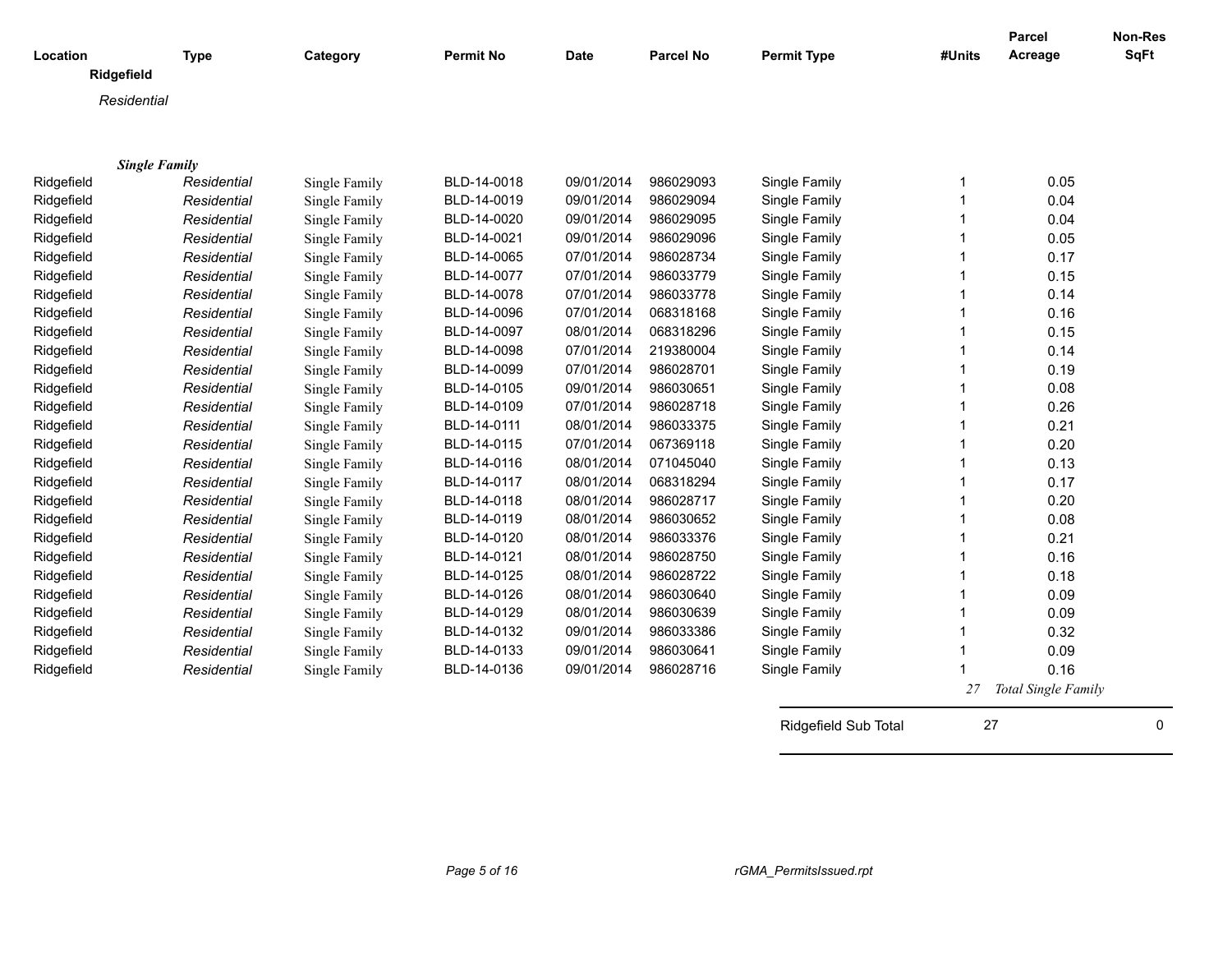|           |                      |                 |                  |                  |             |                  |                         |                | <b>Parcel</b>      | Non-Res |
|-----------|----------------------|-----------------|------------------|------------------|-------------|------------------|-------------------------|----------------|--------------------|---------|
| Location  |                      | <b>Type</b>     | Category         | <b>Permit No</b> | <b>Date</b> | <b>Parcel No</b> | <b>Permit Type</b>      | #Units         | Acreage            | SqFt    |
|           | Vancouver            |                 |                  |                  |             |                  |                         |                |                    |         |
|           | Non-Residential      |                 |                  |                  |             |                  |                         |                |                    |         |
|           |                      |                 |                  |                  |             |                  |                         |                |                    |         |
| Vancouver |                      | Non-Residential | Other Commercial | CMI-160616       | 09/02/2014  | 038279929        | <b>Other Commercial</b> |                | 53.15              | 79,776  |
| Vancouver |                      | Non-Residential | Other Commercial | CMI-162629       | 08/05/2014  | 110320000        | <b>Other Commercial</b> |                | 0.96               | 15,525  |
| Vancouver |                      | Non-Residential | Other Commercial | CMI-162998       | 09/02/2014  | 000081000        | <b>Other Commercial</b> |                | 2.52               | 4,400   |
| Vancouver |                      | Non-Residential | Other Commercial | CMI-162999       | 09/02/2014  | 000081000        | <b>Other Commercial</b> |                | 2.52               | 800     |
| Vancouver |                      | Non-Residential | Other Commercial | CMI-164459       | 09/03/2014  | 176628002        | <b>Other Commercial</b> |                | 0.84               | 8,400   |
| Vancouver |                      | Non-Residential | Other Commercial | CMI-164604       | 07/14/2014  | 158419000        | <b>Other Commercial</b> |                | 12.75              | 5,512   |
|           | Residential          |                 |                  |                  |             |                  |                         |                |                    |         |
|           |                      |                 |                  |                  |             |                  |                         |                |                    |         |
|           |                      |                 |                  |                  |             |                  |                         |                |                    |         |
|           | <b>Multi-Family</b>  |                 |                  |                  |             |                  |                         |                |                    |         |
| Vancouver |                      | Residential     | Duplex           | RES-162693       | 08/22/2014  | 033480000        | Duplex                  | $\mathbf 1$    | 0.10               |         |
| Vancouver |                      | Residential     | Duplex           | RES-162736       | 08/07/2014  | 029373085        | Duplex                  | $\overline{1}$ | 0.13               |         |
| Vancouver |                      | Residential     | Multi-Family     | CMI-158765       | 07/10/2014  | 163541000        | Multi-Family            | 6              | 0.23               |         |
| Vancouver |                      | Residential     | Multi-Family     | CMI-158766       | 07/10/2014  | 163541000        | Multi-Family            | $\overline{7}$ | 0.23               |         |
| Vancouver |                      | Residential     | Multi-Family     | CMI-158768       | 07/10/2014  | 163541000        | Multi-Family            | 3              | 0.23               |         |
| Vancouver |                      | Residential     | Multi-Family     | CMI-162622       | 07/10/2014  | 163541000        | Multi-Family            | $\overline{4}$ | 0.23               |         |
| Vancouver |                      | Residential     | Multi-Family     | CMI-162644       | 07/10/2014  | 163541000        | Multi-Family            | $\overline{A}$ | 0.23               |         |
| Vancouver |                      | Residential     | Multi-Family     | CMI-162645       | 07/10/2014  | 163541000        | Multi-Family            | $\,6\,$        | 0.23               |         |
| Vancouver |                      | Residential     | Multi-Family     | CMI-162646       | 07/10/2014  | 163541000        | Multi-Family            | 5              | 0.23               |         |
| Vancouver |                      | Residential     | Multi-Family     | CMI-162647       | 07/10/2014  | 163541000        | Multi-Family            | $\,6\,$        | 0.23               |         |
| Vancouver |                      | Residential     | Multi-Family     | CMI-166654       | 08/22/2014  | 037916994        | Multi-Family            | 30             | 0.50               |         |
| Vancouver |                      | Residential     | Multi-Family     | CMI-166656       | 08/22/2014  | 037916994        | Multi-Family            | 30             | 0.50               |         |
| Vancouver |                      | Residential     | Multi-Family     | CMI-166675       | 08/22/2014  | 037916994        | Multi-Family            | 30             | 0.50               |         |
| Vancouver |                      | Residential     | Multi-Family     | CMI-166676       | 08/22/2014  | 037916994        | Multi-Family            | 30             | 0.50               |         |
| Vancouver |                      | Residential     | Multi-Family     | CMI-166677       | 08/22/2014  | 037916994        | Multi-Family            | 16             | 0.50               |         |
| Vancouver |                      | Residential     | Multi-Family     | CMI-166678       | 08/22/2014  | 037916994        | Multi-Family            | 16             | 0.50               |         |
| Vancouver |                      | Residential     | Multi-Family     | CMI-166679       | 08/22/2014  | 037916994        | Multi-Family            | 12             | 0.50               |         |
| Vancouver |                      | Residential     | Multi-Family     | CMI-166680       | 08/22/2014  | 037916994        | Multi-Family            | 12             | 0.50               |         |
| Vancouver |                      | Residential     | Multi-Family     | CMI-167409       | 07/31/2014  | 986031053        | Multi-Family            | 91             | 2.00               |         |
| Vancouver |                      | Residential     | Multi-Family     | CMI-167833       | 09/17/2014  | 167673000        | Multi-Family            | 6              | 9.80               |         |
|           |                      |                 |                  |                  |             |                  |                         | 316            | Total Multi-Family |         |
|           | <b>Single Family</b> |                 |                  |                  |             |                  |                         |                |                    |         |
| Vancouver |                      | Residential     | Mobile Home      | RES-167322       | 08/18/2014  | 164089000        | Mobile Home             | $\mathbf{1}$   | 10.87              |         |
| Vancouver |                      | Residential     | Single Family    | RES-153139       | 07/10/2014  | 163763266        | Single Family           | $\overline{1}$ | 0.05               |         |
| Vancouver |                      | Residential     | Single Family    | RES-163604       | 07/10/2014  | 163763150        | Single Family           | $\overline{1}$ | 0.04               |         |
| Vancouver |                      | Residential     | Single Family    | RES-163606       | 07/10/2014  | 163763148        | Single Family           | $\overline{1}$ | 0.04               |         |

*Page 6 of 16 rGMA\_PermitsIssued.rpt*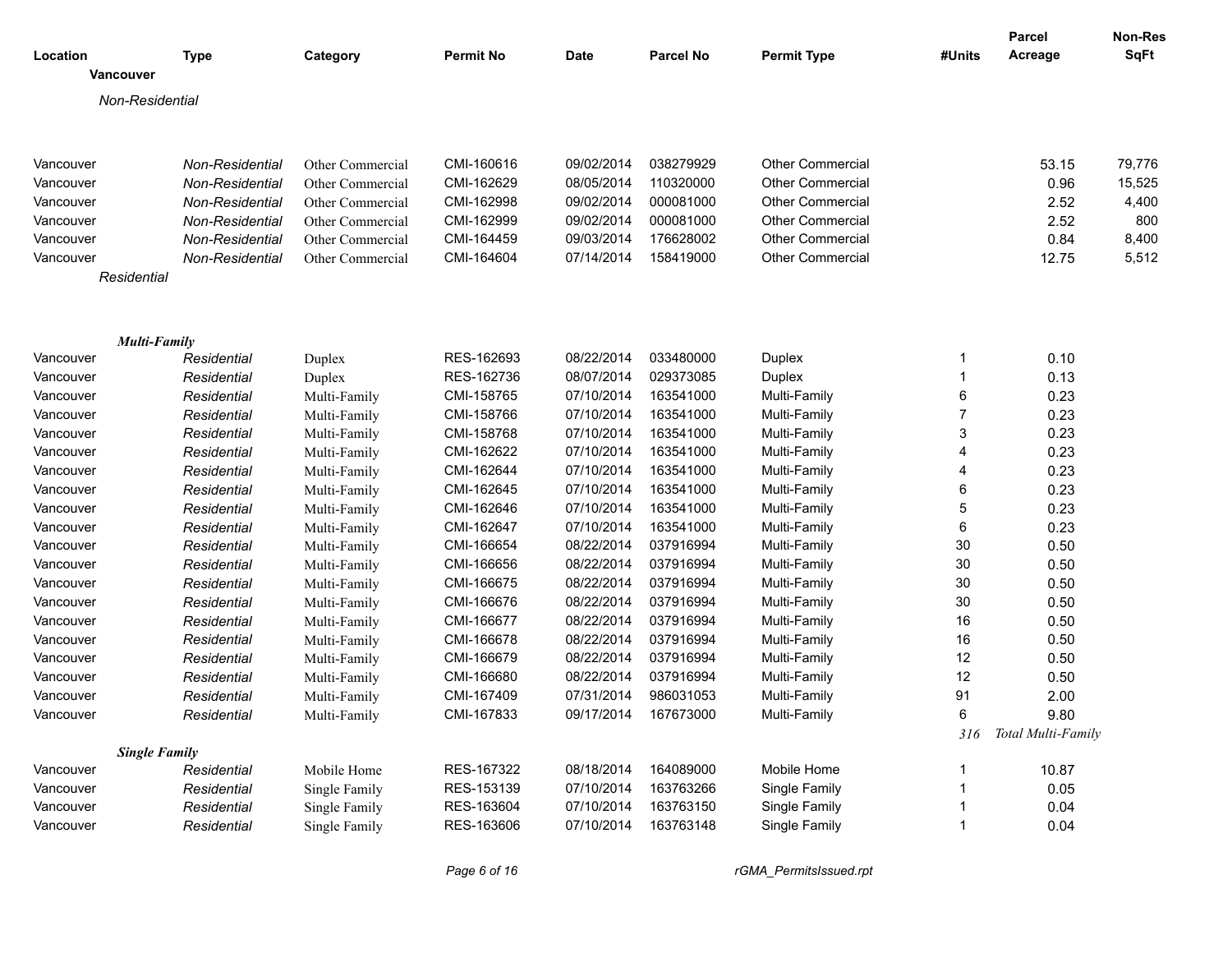| Location             | Type        | Category      | <b>Permit No</b> | <b>Date</b> | <b>Parcel No</b> | <b>Permit Type</b> | #Units       | Parcel<br>Acreage | Non-Res<br><b>SqFt</b> |
|----------------------|-------------|---------------|------------------|-------------|------------------|--------------------|--------------|-------------------|------------------------|
| <b>Vancouver</b>     |             |               |                  |             |                  |                    |              |                   |                        |
| Residential          |             |               |                  |             |                  |                    |              |                   |                        |
|                      |             |               |                  |             |                  |                    |              |                   |                        |
|                      |             |               |                  |             |                  |                    |              |                   |                        |
| <b>Single Family</b> |             |               |                  |             |                  |                    |              |                   |                        |
| Vancouver            | Residential | Single Family | RES-164112       | 08/20/2014  | 030790412        | Single Family      | 1            | 0.04              |                        |
| Vancouver            | Residential | Single Family | RES-164113       | 08/20/2014  | 030790407        | Single Family      | $\mathbf{1}$ | 0.07              |                        |
| Vancouver            | Residential | Single Family | RES-164332       | 08/04/2014  | 166831005        | Single Family      | $\mathbf{1}$ | 0.31              |                        |
| Vancouver            | Residential | Single Family | RES-164639       | 07/08/2014  | 986027953        | Single Family      | $\mathbf 1$  | 0.18              |                        |
| Vancouver            | Residential | Single Family | RES-164645       | 07/24/2014  | 165723134        | Single Family      | $\mathbf 1$  | 0.04              |                        |
| Vancouver            | Residential | Single Family | RES-164646       | 07/24/2014  | 165723132        | Single Family      | $\mathbf{1}$ | 0.04              |                        |
| Vancouver            | Residential | Single Family | RES-164647       | 07/24/2014  | 165723130        | Single Family      | $\mathbf{1}$ | 0.06              |                        |
| Vancouver            | Residential | Single Family | RES-164648       | 07/24/2014  | 165723136        | Single Family      | $\mathbf{1}$ | 0.06              |                        |
| Vancouver            | Residential | Single Family | RES-164649       | 07/24/2014  | 165723128        | Single Family      | $\mathbf{1}$ | 0.09              |                        |
| Vancouver            | Residential | Single Family | RES-165015       | 07/10/2014  | 164038010        | Single Family      | $\mathbf{1}$ | 0.11              |                        |
| Vancouver            | Residential | Single Family | RES-165661       | 07/28/2014  | 052940000        | Single Family      | $\mathbf{1}$ | 0.12              |                        |
| Vancouver            | Residential | Single Family | RES-165718       | 07/22/2014  | 109951084        | Single Family      | $\mathbf{1}$ | 0.05              |                        |
| Vancouver            | Residential | Single Family | RES-165720       | 08/11/2014  | 109951088        | Single Family      | $\mathbf{1}$ | 0.07              |                        |
| Vancouver            | Residential | Single Family | RES-165737       | 07/22/2014  | 109951086        | Single Family      | 1            | 0.08              |                        |
| Vancouver            | Residential | Single Family | RES-165744       | 07/30/2014  | 163763012        | Single Family      | $\mathbf{1}$ | 0.05              |                        |
| Vancouver            | Residential | Single Family | RES-166061       | 08/28/2014  | 035770090        | Single Family      | $\mathbf{1}$ | 0.28              |                        |
| Vancouver            | Residential | Single Family | RES-166158       | 07/30/2014  | 163763234        | Single Family      | $\mathbf{1}$ | 0.06              |                        |
| Vancouver            | Residential | Single Family | RES-166359       | 08/13/2014  | 164038011        | Single Family      | $\mathbf{1}$ | 0.10              |                        |
| Vancouver            | Residential | Single Family | RES-166490       | 08/04/2014  | 162661002        | Single Family      | $\mathbf{1}$ | 0.09              |                        |
| Vancouver            | Residential | Single Family | RES-166503       | 08/04/2014  | 162661001        | Single Family      | $\mathbf{1}$ | 0.10              |                        |
| Vancouver            | Residential | Single Family | RES-166507       | 09/22/2014  | 986026527        | Single Family      | $\mathbf{1}$ | 0.09              |                        |
| Vancouver            | Residential | Single Family | RES-166510       | 09/22/2014  | 986026528        | Single Family      | $\mathbf{1}$ | 0.09              |                        |
| Vancouver            | Residential | Single Family | RES-167189       | 08/26/2014  | 103230000        | Single Family      | $\mathbf{1}$ | 0.11              |                        |
| Vancouver            | Residential | Single Family | RES-167305       | 08/25/2014  | 163763162        | Single Family      | $\mathbf{1}$ | 0.10              |                        |
| Vancouver            | Residential | Single Family | RES-167327       | 08/22/2014  | 110084280        | Single Family      | $\mathbf{1}$ | 0.49              |                        |
| Vancouver            | Residential | Single Family | RES-167566       | 09/17/2014  | 126694012        | Single Family      | $\mathbf{1}$ | 0.21              |                        |
| Vancouver            | Residential | Single Family | RES-167671       | 08/26/2014  | 162661016        | Single Family      | $\mathbf{1}$ | 0.09              |                        |
| Vancouver            | Residential | Single Family | RES-168014       | 09/26/2014  | 113205000        | Single Family      | $\mathbf{1}$ | 0.65              |                        |
| Vancouver            | Residential | Single Family | RES-168303       | 09/18/2014  | 165437000        | Single Family      | $\mathbf{1}$ | 0.10              |                        |
| Vancouver            | Residential | Single Family | RES-168606       | 09/18/2014  | 986031851        | Single Family      | $\mathbf{1}$ | 0.16              |                        |
| Vancouver            | Residential | Single Family | RES-168755       | 09/17/2014  | 112785000        | Single Family      | $\mathbf{1}$ | 0.91              |                        |
| Vancouver            | Residential | Single Family | RES-168779       | 09/25/2014  | 162661015        | Single Family      | 1            | 0.09              |                        |
| Vancouver            | Residential | Single Family | RES-168850       | 09/25/2014  | 162661009        | Single Family      | 1            | 0.09              |                        |
| Vancouver            | Residential | Single Family | RES-169351       | 09/26/2014  | 126809028        | Single Family      | 1            | 0.08              |                        |
| Vancouver            | Residential | Single Family | RES-169368       | 09/26/2014  | 126809026        | Single Family      | $\mathbf{1}$ | 0.09              |                        |
|                      |             |               |                  |             |                  |                    |              |                   |                        |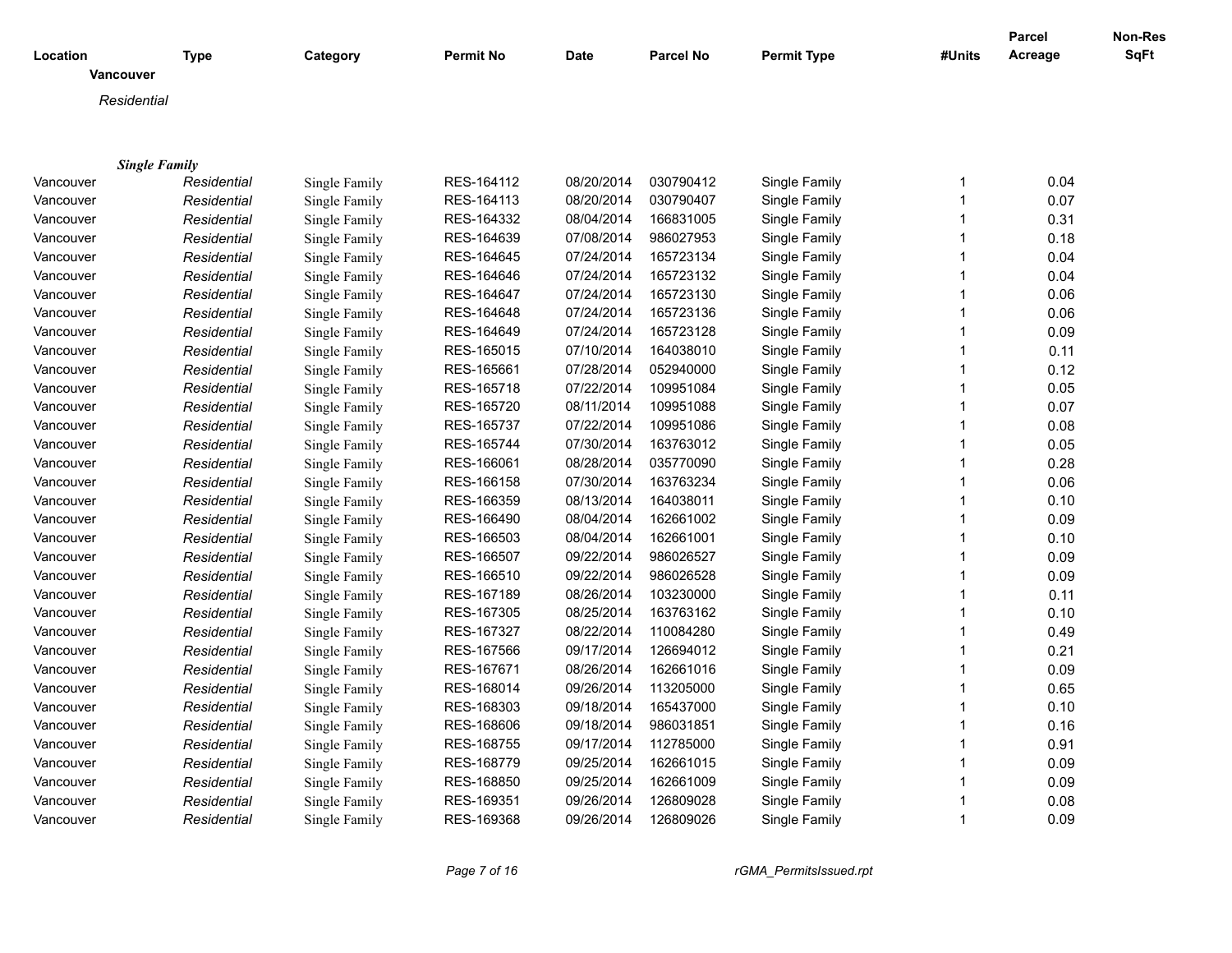| Location      |                      | <b>Type</b>            | Category                 | <b>Permit No</b> | <b>Date</b> | <b>Parcel No</b> | <b>Permit Type</b>       | #Units         | <b>Parcel</b><br>Acreage | <b>Non-Res</b><br><b>SqFt</b> |
|---------------|----------------------|------------------------|--------------------------|------------------|-------------|------------------|--------------------------|----------------|--------------------------|-------------------------------|
|               | <b>Vancouver</b>     |                        |                          |                  |             |                  |                          |                |                          |                               |
|               | Residential          |                        |                          |                  |             |                  |                          |                |                          |                               |
|               |                      |                        |                          |                  |             |                  |                          |                |                          |                               |
|               |                      |                        |                          |                  |             |                  |                          |                |                          |                               |
|               | <b>Single Family</b> |                        |                          |                  |             |                  |                          |                |                          |                               |
| Vancouver     |                      | Residential            | Single Family            | RES-169899       | 09/30/2014  | 126694010        | Single Family            | $\mathbf 1$    | 0.18                     |                               |
|               |                      |                        |                          |                  |             |                  |                          | 40             | Total Single Family      |                               |
|               |                      |                        |                          |                  |             |                  |                          |                |                          |                               |
|               |                      |                        |                          |                  |             |                  | Vancouver Sub Total      | 356            |                          | 114,413                       |
|               |                      |                        |                          |                  |             |                  |                          |                |                          |                               |
|               | Vancouver UGA        |                        |                          |                  |             |                  |                          |                |                          |                               |
|               | Non-Residential      |                        |                          |                  |             |                  |                          |                |                          |                               |
|               |                      |                        |                          |                  |             |                  |                          |                |                          |                               |
|               |                      |                        |                          |                  |             |                  |                          |                |                          |                               |
| Vancouver UGA |                      | Non-Residential        | <b>Commercial Retail</b> | COM2013-00146    | 08/28/2014  | 187806000        | <b>Commercial Retail</b> |                | 1.10                     | 7,811                         |
| Vancouver UGA |                      | Non-Residential        | Commercial Retail        | COM2014-00205    | 09/23/2014  | 148055000        | <b>Commercial Retail</b> |                | 1.80                     | 4,359                         |
| Vancouver UGA |                      | Non-Residential        | Commercial Retail        | COM2014-00216    | 08/04/2014  | 189194000        | <b>Commercial Retail</b> |                | 2.31                     | 366                           |
| Vancouver UGA |                      | <b>Non-Residential</b> | Industrial               | COM2014-00091    | 07/15/2014  | 156432000        | Industrial               |                | 2.66                     | 54,967                        |
| Vancouver UGA |                      | Non-Residential        | Industrial               | COM2014-00206    | 09/04/2014  | 185845000        | Industrial               |                | 1.88                     | 12,048                        |
| Vancouver UGA |                      | <b>Non-Residential</b> | Industrial               | COM2014-00236    | 07/30/2014  | 186841000        | Industrial               |                | 0.95                     | 280                           |
| Vancouver UGA |                      | <b>Non-Residential</b> | Institutional            | COM2014-00107    | 07/23/2014  | 188660000        | Institutional            |                | 2.34                     | 456                           |
| Vancouver UGA |                      | <b>Non-Residential</b> | Institutional            | COM2014-00190    | 08/01/2014  | 157494000        | Institutional            |                | 13.10                    | 384                           |
| Vancouver UGA |                      | <b>Non-Residential</b> | Office                   | COM2014-00210    | 09/05/2014  | 145523000        | Office                   |                | 0.26                     | 3,149                         |
| Vancouver UGA |                      | <b>Non-Residential</b> | Other Commercial         | COM2014-00186    | 07/11/2014  | 185562000        | <b>Other Commercial</b>  |                | 5.00                     | 960                           |
| Vancouver UGA |                      | <b>Non-Residential</b> | Other Commercial         | COM2014-00220    | 09/05/2014  | 185664000        | <b>Other Commercial</b>  |                | 3.97                     | 1,872                         |
|               | Residential          |                        |                          |                  |             |                  |                          |                |                          |                               |
|               |                      |                        |                          |                  |             |                  |                          |                |                          |                               |
|               |                      |                        |                          |                  |             |                  |                          |                |                          |                               |
|               | <b>Multi-Family</b>  |                        |                          |                  |             |                  |                          |                |                          |                               |
| Vancouver UGA |                      | Residential            | Multi-Family             | MFR2014-00001    | 07/15/2014  | 145064000        | Multi-Family             | 18             | 4.36                     |                               |
| Vancouver UGA |                      | Residential            | Multi-Family             | MFR2014-00016    | 08/28/2014  | 187806000        | Multi-Family             | $\overline{c}$ | 1.10                     |                               |
| Vancouver UGA |                      | Residential            | Multi-Family             | MFR2014-00017    | 08/28/2014  | 187806000        | Multi-Family             | 3              | 1.10                     |                               |
| Vancouver UGA |                      | Residential            | Multi-Family             | SFR2014-00442    | 07/03/2014  | 187767032        | Multi-Family             | $\mathbf{1}$   | 0.06                     |                               |
| Vancouver UGA |                      | Residential            | Multi-Family             | SFR2014-00444    | 07/03/2014  | 187767034        | Multi-Family             | $\mathbf{1}$   | 0.08                     |                               |
| Vancouver UGA |                      | Residential            | Multi-Family             | SFR2014-00587    | 08/19/2014  | 986026939        | Multi-Family             | $\overline{1}$ | 0.04                     |                               |
| Vancouver UGA |                      | Residential            | Multi-Family             | SFR2014-00588    | 08/19/2014  | 986026938        | Multi-Family             | $\mathbf{1}$   | 0.04                     |                               |
| Vancouver UGA |                      | Residential            | Multi-Family             | SFR2014-00590    | 08/19/2014  | 986026935        | Multi-Family             | $\mathbf{1}$   | 0.05                     |                               |
| Vancouver UGA |                      | Residential            | Multi-Family             | SFR2014-00591    | 08/19/2014  | 986026936        | Multi-Family             | -1             | 0.04                     |                               |
| Vancouver UGA |                      | Residential            | Multi-Family             | SFR2014-00592    | 08/19/2014  | 986026937        | Multi-Family             | $\overline{1}$ | 0.04                     |                               |

*Page 8 of 16 rGMA\_PermitsIssued.rpt*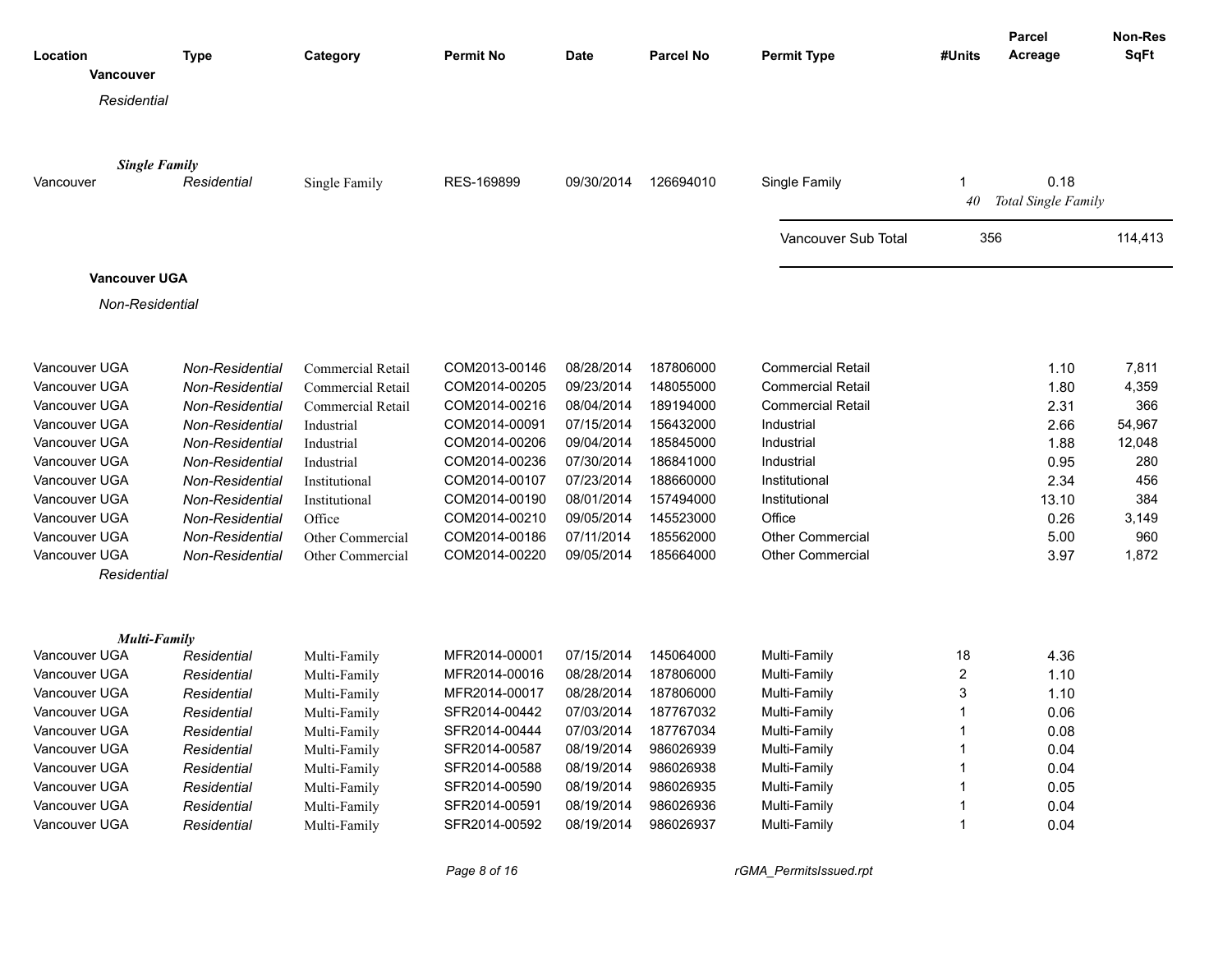| Residential<br><b>Multi-Family</b><br>Vancouver UGA<br>Residential<br>Multi-Family<br>SFR2014-00593<br>08/19/2014<br>986026934<br>Multi-Family<br>0.06<br>1<br>986026932<br>$\mathbf{1}$<br>0.07<br>Vancouver UGA<br>Residential<br>SFR2014-00594<br>08/19/2014<br>Multi-Family<br>Multi-Family<br>Vancouver UGA<br>SFR2014-00595<br>08/19/2014<br>986026933<br>Multi-Family<br>0.05<br>Residential<br>Multi-Family<br>1<br>08/14/2014<br>186197010<br>0.27<br>Vancouver UGA<br>Residential<br>Multi-Family<br>SFR2014-00604<br>Multi-Family<br>$\mathbf{1}$<br>SFR2014-00658<br>09/30/2014<br>986026748<br>Multi-Family<br>1<br>0.04<br>Vancouver UGA<br>Residential<br>Multi-Family<br>Vancouver UGA<br>SFR2014-00659<br>09/30/2014<br>986026749<br>Multi-Family<br>0.04<br>Residential<br>1<br>Multi-Family<br>Total Multi-Family<br>36<br><b>Single Family</b><br>Vancouver UGA<br>Residential<br>Additions<br>RES2014-00463<br>09/22/2014<br>148361015<br>Additions<br>$\mathbf 1$<br>0.18<br>Vancouver UGA<br>SFR2013-00748<br>07/16/2014<br>986030238<br>Single Family<br>0.11<br>Residential<br>Single Family<br>$\mathbf 1$<br>0.07<br>Vancouver UGA<br>Residential<br>Single Family<br>SFR2013-00776<br>08/18/2014<br>106036096<br>Single Family<br>$\mathbf 1$<br>SFR2013-00778<br>08/18/2014<br>106036098<br>0.07<br>Vancouver UGA<br>Residential<br>Single Family<br>Single Family<br>1<br>SFR2013-00815<br>07/16/2014<br>986030233<br>0.09<br>Vancouver UGA<br>Residential<br>Single Family<br>Single Family<br>$\mathbf{1}$<br>08/19/2014<br>199139000<br>Vancouver UGA<br>SFR2013-00903<br>Single Family<br>0.38<br>Residential<br>Single Family<br>1<br>07/30/2014<br>986032558<br>Vancouver UGA<br>Single Family<br>SFR2014-00069<br>Single Family<br>1<br>0.18<br>Residential<br>07/30/2014<br>986032538<br>0.16<br>Vancouver UGA<br>Residential<br>Single Family<br>SFR2014-00117<br>Single Family<br>1<br>07/02/2014<br>986031603<br>Vancouver UGA<br>Residential<br>Single Family<br>SFR2014-00156<br>Single Family<br>$\mathbf 1$<br>0.14<br>SFR2014-00230<br>08/05/2014<br>146302000<br>Single Family<br>0.73<br>Vancouver UGA<br>Residential<br>Single Family<br>1<br>Vancouver UGA<br>Residential<br>SFR2014-00236<br>07/08/2014<br>986031819<br>Single Family<br>$\overline{1}$<br>0.21<br>Single Family<br>0.22<br>Vancouver UGA<br>Residential<br>Single Family<br>SFR2014-00237<br>09/10/2014<br>986031825<br>Single Family<br>1<br>08/08/2014<br>986031584<br>0.14<br>Vancouver UGA<br>Residential<br>SFR2014-00290<br>Single Family<br>1<br>Single Family<br>SFR2014-00291<br>08/08/2014<br>986031602<br>Single Family<br>1<br>0.14<br>Vancouver UGA<br>Residential<br>Single Family<br>08/12/2014<br>986031732<br>Single Family<br>0.10<br>Vancouver UGA<br>Residential<br>Single Family<br>SFR2014-00348<br>$\mathbf 1$<br>08/12/2014<br>986031733<br>Single Family<br>1<br>0.10<br>Vancouver UGA<br>Residential<br>Single Family<br>SFR2014-00349<br>Vancouver UGA<br>Residential<br>Single Family<br>SFR2014-00409<br>07/24/2014<br>986030149<br>Single Family<br>1<br>0.05<br>Vancouver UGA<br>Residential<br>Single Family<br>SFR2014-00415<br>07/18/2014<br>986031864<br>Single Family<br>1<br>0.39<br>07/23/2014<br>986032965<br>0.25<br>Vancouver UGA<br>Residential<br>Single Family<br>SFR2014-00428<br>Single Family<br>1<br>07/09/2014<br>986026754<br>1<br>0.07<br>Vancouver UGA<br>Residential<br>Single Family<br>SFR2014-00430<br>Single Family<br>986026751<br>Vancouver UGA<br>SFR2014-00431<br>08/04/2014<br>Single Family<br>0.07<br>Residential<br>Single Family<br>1<br>09/19/2014<br>187088028<br>Vancouver UGA<br>SFR2014-00439<br>Single Family<br>$\mathbf{1}$<br>Residential<br>Single Family<br>0.17<br>0.22<br>Vancouver UGA<br>Residential<br>Single Family<br>SFR2014-00446<br>07/15/2014<br>117894020<br>Single Family<br>1<br>Vancouver UGA<br>Residential<br>Single Family<br>SFR2014-00452<br>07/17/2014<br>117891080<br>Single Family<br>$\mathbf 1$<br>1.96<br>SFR2014-00455<br>07/09/2014<br>986033613<br>0.35<br>Vancouver UGA<br>Residential<br>Single Family<br>Single Family<br>1<br>0.23<br>SFR2014-00456<br>07/02/2014<br>986031072<br>Vancouver UGA<br>Residential<br>Single Family<br>Single Family<br>1<br>SFR2014-00460<br>08/04/2014<br>986032973<br>Vancouver UGA<br>Single Family<br>1<br>0.26<br>Residential<br>Single Family | Location<br><b>Vancouver UGA</b> | Type | Category | <b>Permit No</b> | <b>Date</b> | <b>Parcel No</b> | <b>Permit Type</b> | #Units | <b>Parcel</b><br>Acreage | Non-Res<br>SqFt |
|--------------------------------------------------------------------------------------------------------------------------------------------------------------------------------------------------------------------------------------------------------------------------------------------------------------------------------------------------------------------------------------------------------------------------------------------------------------------------------------------------------------------------------------------------------------------------------------------------------------------------------------------------------------------------------------------------------------------------------------------------------------------------------------------------------------------------------------------------------------------------------------------------------------------------------------------------------------------------------------------------------------------------------------------------------------------------------------------------------------------------------------------------------------------------------------------------------------------------------------------------------------------------------------------------------------------------------------------------------------------------------------------------------------------------------------------------------------------------------------------------------------------------------------------------------------------------------------------------------------------------------------------------------------------------------------------------------------------------------------------------------------------------------------------------------------------------------------------------------------------------------------------------------------------------------------------------------------------------------------------------------------------------------------------------------------------------------------------------------------------------------------------------------------------------------------------------------------------------------------------------------------------------------------------------------------------------------------------------------------------------------------------------------------------------------------------------------------------------------------------------------------------------------------------------------------------------------------------------------------------------------------------------------------------------------------------------------------------------------------------------------------------------------------------------------------------------------------------------------------------------------------------------------------------------------------------------------------------------------------------------------------------------------------------------------------------------------------------------------------------------------------------------------------------------------------------------------------------------------------------------------------------------------------------------------------------------------------------------------------------------------------------------------------------------------------------------------------------------------------------------------------------------------------------------------------------------------------------------------------------------------------------------------------------------------------------------------------------------------------------------------------------------------------------------------------------------------------------------------------------------------------------------------------------------------------------------------------------------------------------------------------------------------------------------------------------------------------------------------------------------------------------------------------------------------------------------------------------------------------------------------------------------------------------------------------------------------------------------------------------------------------------------------------------|----------------------------------|------|----------|------------------|-------------|------------------|--------------------|--------|--------------------------|-----------------|
|                                                                                                                                                                                                                                                                                                                                                                                                                                                                                                                                                                                                                                                                                                                                                                                                                                                                                                                                                                                                                                                                                                                                                                                                                                                                                                                                                                                                                                                                                                                                                                                                                                                                                                                                                                                                                                                                                                                                                                                                                                                                                                                                                                                                                                                                                                                                                                                                                                                                                                                                                                                                                                                                                                                                                                                                                                                                                                                                                                                                                                                                                                                                                                                                                                                                                                                                                                                                                                                                                                                                                                                                                                                                                                                                                                                                                                                                                                                                                                                                                                                                                                                                                                                                                                                                                                                                                                                                                    |                                  |      |          |                  |             |                  |                    |        |                          |                 |
|                                                                                                                                                                                                                                                                                                                                                                                                                                                                                                                                                                                                                                                                                                                                                                                                                                                                                                                                                                                                                                                                                                                                                                                                                                                                                                                                                                                                                                                                                                                                                                                                                                                                                                                                                                                                                                                                                                                                                                                                                                                                                                                                                                                                                                                                                                                                                                                                                                                                                                                                                                                                                                                                                                                                                                                                                                                                                                                                                                                                                                                                                                                                                                                                                                                                                                                                                                                                                                                                                                                                                                                                                                                                                                                                                                                                                                                                                                                                                                                                                                                                                                                                                                                                                                                                                                                                                                                                                    |                                  |      |          |                  |             |                  |                    |        |                          |                 |
|                                                                                                                                                                                                                                                                                                                                                                                                                                                                                                                                                                                                                                                                                                                                                                                                                                                                                                                                                                                                                                                                                                                                                                                                                                                                                                                                                                                                                                                                                                                                                                                                                                                                                                                                                                                                                                                                                                                                                                                                                                                                                                                                                                                                                                                                                                                                                                                                                                                                                                                                                                                                                                                                                                                                                                                                                                                                                                                                                                                                                                                                                                                                                                                                                                                                                                                                                                                                                                                                                                                                                                                                                                                                                                                                                                                                                                                                                                                                                                                                                                                                                                                                                                                                                                                                                                                                                                                                                    |                                  |      |          |                  |             |                  |                    |        |                          |                 |
|                                                                                                                                                                                                                                                                                                                                                                                                                                                                                                                                                                                                                                                                                                                                                                                                                                                                                                                                                                                                                                                                                                                                                                                                                                                                                                                                                                                                                                                                                                                                                                                                                                                                                                                                                                                                                                                                                                                                                                                                                                                                                                                                                                                                                                                                                                                                                                                                                                                                                                                                                                                                                                                                                                                                                                                                                                                                                                                                                                                                                                                                                                                                                                                                                                                                                                                                                                                                                                                                                                                                                                                                                                                                                                                                                                                                                                                                                                                                                                                                                                                                                                                                                                                                                                                                                                                                                                                                                    |                                  |      |          |                  |             |                  |                    |        |                          |                 |
|                                                                                                                                                                                                                                                                                                                                                                                                                                                                                                                                                                                                                                                                                                                                                                                                                                                                                                                                                                                                                                                                                                                                                                                                                                                                                                                                                                                                                                                                                                                                                                                                                                                                                                                                                                                                                                                                                                                                                                                                                                                                                                                                                                                                                                                                                                                                                                                                                                                                                                                                                                                                                                                                                                                                                                                                                                                                                                                                                                                                                                                                                                                                                                                                                                                                                                                                                                                                                                                                                                                                                                                                                                                                                                                                                                                                                                                                                                                                                                                                                                                                                                                                                                                                                                                                                                                                                                                                                    |                                  |      |          |                  |             |                  |                    |        |                          |                 |
|                                                                                                                                                                                                                                                                                                                                                                                                                                                                                                                                                                                                                                                                                                                                                                                                                                                                                                                                                                                                                                                                                                                                                                                                                                                                                                                                                                                                                                                                                                                                                                                                                                                                                                                                                                                                                                                                                                                                                                                                                                                                                                                                                                                                                                                                                                                                                                                                                                                                                                                                                                                                                                                                                                                                                                                                                                                                                                                                                                                                                                                                                                                                                                                                                                                                                                                                                                                                                                                                                                                                                                                                                                                                                                                                                                                                                                                                                                                                                                                                                                                                                                                                                                                                                                                                                                                                                                                                                    |                                  |      |          |                  |             |                  |                    |        |                          |                 |
|                                                                                                                                                                                                                                                                                                                                                                                                                                                                                                                                                                                                                                                                                                                                                                                                                                                                                                                                                                                                                                                                                                                                                                                                                                                                                                                                                                                                                                                                                                                                                                                                                                                                                                                                                                                                                                                                                                                                                                                                                                                                                                                                                                                                                                                                                                                                                                                                                                                                                                                                                                                                                                                                                                                                                                                                                                                                                                                                                                                                                                                                                                                                                                                                                                                                                                                                                                                                                                                                                                                                                                                                                                                                                                                                                                                                                                                                                                                                                                                                                                                                                                                                                                                                                                                                                                                                                                                                                    |                                  |      |          |                  |             |                  |                    |        |                          |                 |
|                                                                                                                                                                                                                                                                                                                                                                                                                                                                                                                                                                                                                                                                                                                                                                                                                                                                                                                                                                                                                                                                                                                                                                                                                                                                                                                                                                                                                                                                                                                                                                                                                                                                                                                                                                                                                                                                                                                                                                                                                                                                                                                                                                                                                                                                                                                                                                                                                                                                                                                                                                                                                                                                                                                                                                                                                                                                                                                                                                                                                                                                                                                                                                                                                                                                                                                                                                                                                                                                                                                                                                                                                                                                                                                                                                                                                                                                                                                                                                                                                                                                                                                                                                                                                                                                                                                                                                                                                    |                                  |      |          |                  |             |                  |                    |        |                          |                 |
|                                                                                                                                                                                                                                                                                                                                                                                                                                                                                                                                                                                                                                                                                                                                                                                                                                                                                                                                                                                                                                                                                                                                                                                                                                                                                                                                                                                                                                                                                                                                                                                                                                                                                                                                                                                                                                                                                                                                                                                                                                                                                                                                                                                                                                                                                                                                                                                                                                                                                                                                                                                                                                                                                                                                                                                                                                                                                                                                                                                                                                                                                                                                                                                                                                                                                                                                                                                                                                                                                                                                                                                                                                                                                                                                                                                                                                                                                                                                                                                                                                                                                                                                                                                                                                                                                                                                                                                                                    |                                  |      |          |                  |             |                  |                    |        |                          |                 |
|                                                                                                                                                                                                                                                                                                                                                                                                                                                                                                                                                                                                                                                                                                                                                                                                                                                                                                                                                                                                                                                                                                                                                                                                                                                                                                                                                                                                                                                                                                                                                                                                                                                                                                                                                                                                                                                                                                                                                                                                                                                                                                                                                                                                                                                                                                                                                                                                                                                                                                                                                                                                                                                                                                                                                                                                                                                                                                                                                                                                                                                                                                                                                                                                                                                                                                                                                                                                                                                                                                                                                                                                                                                                                                                                                                                                                                                                                                                                                                                                                                                                                                                                                                                                                                                                                                                                                                                                                    |                                  |      |          |                  |             |                  |                    |        |                          |                 |
|                                                                                                                                                                                                                                                                                                                                                                                                                                                                                                                                                                                                                                                                                                                                                                                                                                                                                                                                                                                                                                                                                                                                                                                                                                                                                                                                                                                                                                                                                                                                                                                                                                                                                                                                                                                                                                                                                                                                                                                                                                                                                                                                                                                                                                                                                                                                                                                                                                                                                                                                                                                                                                                                                                                                                                                                                                                                                                                                                                                                                                                                                                                                                                                                                                                                                                                                                                                                                                                                                                                                                                                                                                                                                                                                                                                                                                                                                                                                                                                                                                                                                                                                                                                                                                                                                                                                                                                                                    |                                  |      |          |                  |             |                  |                    |        |                          |                 |
|                                                                                                                                                                                                                                                                                                                                                                                                                                                                                                                                                                                                                                                                                                                                                                                                                                                                                                                                                                                                                                                                                                                                                                                                                                                                                                                                                                                                                                                                                                                                                                                                                                                                                                                                                                                                                                                                                                                                                                                                                                                                                                                                                                                                                                                                                                                                                                                                                                                                                                                                                                                                                                                                                                                                                                                                                                                                                                                                                                                                                                                                                                                                                                                                                                                                                                                                                                                                                                                                                                                                                                                                                                                                                                                                                                                                                                                                                                                                                                                                                                                                                                                                                                                                                                                                                                                                                                                                                    |                                  |      |          |                  |             |                  |                    |        |                          |                 |
|                                                                                                                                                                                                                                                                                                                                                                                                                                                                                                                                                                                                                                                                                                                                                                                                                                                                                                                                                                                                                                                                                                                                                                                                                                                                                                                                                                                                                                                                                                                                                                                                                                                                                                                                                                                                                                                                                                                                                                                                                                                                                                                                                                                                                                                                                                                                                                                                                                                                                                                                                                                                                                                                                                                                                                                                                                                                                                                                                                                                                                                                                                                                                                                                                                                                                                                                                                                                                                                                                                                                                                                                                                                                                                                                                                                                                                                                                                                                                                                                                                                                                                                                                                                                                                                                                                                                                                                                                    |                                  |      |          |                  |             |                  |                    |        |                          |                 |
|                                                                                                                                                                                                                                                                                                                                                                                                                                                                                                                                                                                                                                                                                                                                                                                                                                                                                                                                                                                                                                                                                                                                                                                                                                                                                                                                                                                                                                                                                                                                                                                                                                                                                                                                                                                                                                                                                                                                                                                                                                                                                                                                                                                                                                                                                                                                                                                                                                                                                                                                                                                                                                                                                                                                                                                                                                                                                                                                                                                                                                                                                                                                                                                                                                                                                                                                                                                                                                                                                                                                                                                                                                                                                                                                                                                                                                                                                                                                                                                                                                                                                                                                                                                                                                                                                                                                                                                                                    |                                  |      |          |                  |             |                  |                    |        |                          |                 |
|                                                                                                                                                                                                                                                                                                                                                                                                                                                                                                                                                                                                                                                                                                                                                                                                                                                                                                                                                                                                                                                                                                                                                                                                                                                                                                                                                                                                                                                                                                                                                                                                                                                                                                                                                                                                                                                                                                                                                                                                                                                                                                                                                                                                                                                                                                                                                                                                                                                                                                                                                                                                                                                                                                                                                                                                                                                                                                                                                                                                                                                                                                                                                                                                                                                                                                                                                                                                                                                                                                                                                                                                                                                                                                                                                                                                                                                                                                                                                                                                                                                                                                                                                                                                                                                                                                                                                                                                                    |                                  |      |          |                  |             |                  |                    |        |                          |                 |
|                                                                                                                                                                                                                                                                                                                                                                                                                                                                                                                                                                                                                                                                                                                                                                                                                                                                                                                                                                                                                                                                                                                                                                                                                                                                                                                                                                                                                                                                                                                                                                                                                                                                                                                                                                                                                                                                                                                                                                                                                                                                                                                                                                                                                                                                                                                                                                                                                                                                                                                                                                                                                                                                                                                                                                                                                                                                                                                                                                                                                                                                                                                                                                                                                                                                                                                                                                                                                                                                                                                                                                                                                                                                                                                                                                                                                                                                                                                                                                                                                                                                                                                                                                                                                                                                                                                                                                                                                    |                                  |      |          |                  |             |                  |                    |        |                          |                 |
|                                                                                                                                                                                                                                                                                                                                                                                                                                                                                                                                                                                                                                                                                                                                                                                                                                                                                                                                                                                                                                                                                                                                                                                                                                                                                                                                                                                                                                                                                                                                                                                                                                                                                                                                                                                                                                                                                                                                                                                                                                                                                                                                                                                                                                                                                                                                                                                                                                                                                                                                                                                                                                                                                                                                                                                                                                                                                                                                                                                                                                                                                                                                                                                                                                                                                                                                                                                                                                                                                                                                                                                                                                                                                                                                                                                                                                                                                                                                                                                                                                                                                                                                                                                                                                                                                                                                                                                                                    |                                  |      |          |                  |             |                  |                    |        |                          |                 |
|                                                                                                                                                                                                                                                                                                                                                                                                                                                                                                                                                                                                                                                                                                                                                                                                                                                                                                                                                                                                                                                                                                                                                                                                                                                                                                                                                                                                                                                                                                                                                                                                                                                                                                                                                                                                                                                                                                                                                                                                                                                                                                                                                                                                                                                                                                                                                                                                                                                                                                                                                                                                                                                                                                                                                                                                                                                                                                                                                                                                                                                                                                                                                                                                                                                                                                                                                                                                                                                                                                                                                                                                                                                                                                                                                                                                                                                                                                                                                                                                                                                                                                                                                                                                                                                                                                                                                                                                                    |                                  |      |          |                  |             |                  |                    |        |                          |                 |
|                                                                                                                                                                                                                                                                                                                                                                                                                                                                                                                                                                                                                                                                                                                                                                                                                                                                                                                                                                                                                                                                                                                                                                                                                                                                                                                                                                                                                                                                                                                                                                                                                                                                                                                                                                                                                                                                                                                                                                                                                                                                                                                                                                                                                                                                                                                                                                                                                                                                                                                                                                                                                                                                                                                                                                                                                                                                                                                                                                                                                                                                                                                                                                                                                                                                                                                                                                                                                                                                                                                                                                                                                                                                                                                                                                                                                                                                                                                                                                                                                                                                                                                                                                                                                                                                                                                                                                                                                    |                                  |      |          |                  |             |                  |                    |        |                          |                 |
|                                                                                                                                                                                                                                                                                                                                                                                                                                                                                                                                                                                                                                                                                                                                                                                                                                                                                                                                                                                                                                                                                                                                                                                                                                                                                                                                                                                                                                                                                                                                                                                                                                                                                                                                                                                                                                                                                                                                                                                                                                                                                                                                                                                                                                                                                                                                                                                                                                                                                                                                                                                                                                                                                                                                                                                                                                                                                                                                                                                                                                                                                                                                                                                                                                                                                                                                                                                                                                                                                                                                                                                                                                                                                                                                                                                                                                                                                                                                                                                                                                                                                                                                                                                                                                                                                                                                                                                                                    |                                  |      |          |                  |             |                  |                    |        |                          |                 |
|                                                                                                                                                                                                                                                                                                                                                                                                                                                                                                                                                                                                                                                                                                                                                                                                                                                                                                                                                                                                                                                                                                                                                                                                                                                                                                                                                                                                                                                                                                                                                                                                                                                                                                                                                                                                                                                                                                                                                                                                                                                                                                                                                                                                                                                                                                                                                                                                                                                                                                                                                                                                                                                                                                                                                                                                                                                                                                                                                                                                                                                                                                                                                                                                                                                                                                                                                                                                                                                                                                                                                                                                                                                                                                                                                                                                                                                                                                                                                                                                                                                                                                                                                                                                                                                                                                                                                                                                                    |                                  |      |          |                  |             |                  |                    |        |                          |                 |
|                                                                                                                                                                                                                                                                                                                                                                                                                                                                                                                                                                                                                                                                                                                                                                                                                                                                                                                                                                                                                                                                                                                                                                                                                                                                                                                                                                                                                                                                                                                                                                                                                                                                                                                                                                                                                                                                                                                                                                                                                                                                                                                                                                                                                                                                                                                                                                                                                                                                                                                                                                                                                                                                                                                                                                                                                                                                                                                                                                                                                                                                                                                                                                                                                                                                                                                                                                                                                                                                                                                                                                                                                                                                                                                                                                                                                                                                                                                                                                                                                                                                                                                                                                                                                                                                                                                                                                                                                    |                                  |      |          |                  |             |                  |                    |        |                          |                 |
|                                                                                                                                                                                                                                                                                                                                                                                                                                                                                                                                                                                                                                                                                                                                                                                                                                                                                                                                                                                                                                                                                                                                                                                                                                                                                                                                                                                                                                                                                                                                                                                                                                                                                                                                                                                                                                                                                                                                                                                                                                                                                                                                                                                                                                                                                                                                                                                                                                                                                                                                                                                                                                                                                                                                                                                                                                                                                                                                                                                                                                                                                                                                                                                                                                                                                                                                                                                                                                                                                                                                                                                                                                                                                                                                                                                                                                                                                                                                                                                                                                                                                                                                                                                                                                                                                                                                                                                                                    |                                  |      |          |                  |             |                  |                    |        |                          |                 |
|                                                                                                                                                                                                                                                                                                                                                                                                                                                                                                                                                                                                                                                                                                                                                                                                                                                                                                                                                                                                                                                                                                                                                                                                                                                                                                                                                                                                                                                                                                                                                                                                                                                                                                                                                                                                                                                                                                                                                                                                                                                                                                                                                                                                                                                                                                                                                                                                                                                                                                                                                                                                                                                                                                                                                                                                                                                                                                                                                                                                                                                                                                                                                                                                                                                                                                                                                                                                                                                                                                                                                                                                                                                                                                                                                                                                                                                                                                                                                                                                                                                                                                                                                                                                                                                                                                                                                                                                                    |                                  |      |          |                  |             |                  |                    |        |                          |                 |
|                                                                                                                                                                                                                                                                                                                                                                                                                                                                                                                                                                                                                                                                                                                                                                                                                                                                                                                                                                                                                                                                                                                                                                                                                                                                                                                                                                                                                                                                                                                                                                                                                                                                                                                                                                                                                                                                                                                                                                                                                                                                                                                                                                                                                                                                                                                                                                                                                                                                                                                                                                                                                                                                                                                                                                                                                                                                                                                                                                                                                                                                                                                                                                                                                                                                                                                                                                                                                                                                                                                                                                                                                                                                                                                                                                                                                                                                                                                                                                                                                                                                                                                                                                                                                                                                                                                                                                                                                    |                                  |      |          |                  |             |                  |                    |        |                          |                 |
|                                                                                                                                                                                                                                                                                                                                                                                                                                                                                                                                                                                                                                                                                                                                                                                                                                                                                                                                                                                                                                                                                                                                                                                                                                                                                                                                                                                                                                                                                                                                                                                                                                                                                                                                                                                                                                                                                                                                                                                                                                                                                                                                                                                                                                                                                                                                                                                                                                                                                                                                                                                                                                                                                                                                                                                                                                                                                                                                                                                                                                                                                                                                                                                                                                                                                                                                                                                                                                                                                                                                                                                                                                                                                                                                                                                                                                                                                                                                                                                                                                                                                                                                                                                                                                                                                                                                                                                                                    |                                  |      |          |                  |             |                  |                    |        |                          |                 |
|                                                                                                                                                                                                                                                                                                                                                                                                                                                                                                                                                                                                                                                                                                                                                                                                                                                                                                                                                                                                                                                                                                                                                                                                                                                                                                                                                                                                                                                                                                                                                                                                                                                                                                                                                                                                                                                                                                                                                                                                                                                                                                                                                                                                                                                                                                                                                                                                                                                                                                                                                                                                                                                                                                                                                                                                                                                                                                                                                                                                                                                                                                                                                                                                                                                                                                                                                                                                                                                                                                                                                                                                                                                                                                                                                                                                                                                                                                                                                                                                                                                                                                                                                                                                                                                                                                                                                                                                                    |                                  |      |          |                  |             |                  |                    |        |                          |                 |
|                                                                                                                                                                                                                                                                                                                                                                                                                                                                                                                                                                                                                                                                                                                                                                                                                                                                                                                                                                                                                                                                                                                                                                                                                                                                                                                                                                                                                                                                                                                                                                                                                                                                                                                                                                                                                                                                                                                                                                                                                                                                                                                                                                                                                                                                                                                                                                                                                                                                                                                                                                                                                                                                                                                                                                                                                                                                                                                                                                                                                                                                                                                                                                                                                                                                                                                                                                                                                                                                                                                                                                                                                                                                                                                                                                                                                                                                                                                                                                                                                                                                                                                                                                                                                                                                                                                                                                                                                    |                                  |      |          |                  |             |                  |                    |        |                          |                 |
|                                                                                                                                                                                                                                                                                                                                                                                                                                                                                                                                                                                                                                                                                                                                                                                                                                                                                                                                                                                                                                                                                                                                                                                                                                                                                                                                                                                                                                                                                                                                                                                                                                                                                                                                                                                                                                                                                                                                                                                                                                                                                                                                                                                                                                                                                                                                                                                                                                                                                                                                                                                                                                                                                                                                                                                                                                                                                                                                                                                                                                                                                                                                                                                                                                                                                                                                                                                                                                                                                                                                                                                                                                                                                                                                                                                                                                                                                                                                                                                                                                                                                                                                                                                                                                                                                                                                                                                                                    |                                  |      |          |                  |             |                  |                    |        |                          |                 |
|                                                                                                                                                                                                                                                                                                                                                                                                                                                                                                                                                                                                                                                                                                                                                                                                                                                                                                                                                                                                                                                                                                                                                                                                                                                                                                                                                                                                                                                                                                                                                                                                                                                                                                                                                                                                                                                                                                                                                                                                                                                                                                                                                                                                                                                                                                                                                                                                                                                                                                                                                                                                                                                                                                                                                                                                                                                                                                                                                                                                                                                                                                                                                                                                                                                                                                                                                                                                                                                                                                                                                                                                                                                                                                                                                                                                                                                                                                                                                                                                                                                                                                                                                                                                                                                                                                                                                                                                                    |                                  |      |          |                  |             |                  |                    |        |                          |                 |
|                                                                                                                                                                                                                                                                                                                                                                                                                                                                                                                                                                                                                                                                                                                                                                                                                                                                                                                                                                                                                                                                                                                                                                                                                                                                                                                                                                                                                                                                                                                                                                                                                                                                                                                                                                                                                                                                                                                                                                                                                                                                                                                                                                                                                                                                                                                                                                                                                                                                                                                                                                                                                                                                                                                                                                                                                                                                                                                                                                                                                                                                                                                                                                                                                                                                                                                                                                                                                                                                                                                                                                                                                                                                                                                                                                                                                                                                                                                                                                                                                                                                                                                                                                                                                                                                                                                                                                                                                    |                                  |      |          |                  |             |                  |                    |        |                          |                 |
|                                                                                                                                                                                                                                                                                                                                                                                                                                                                                                                                                                                                                                                                                                                                                                                                                                                                                                                                                                                                                                                                                                                                                                                                                                                                                                                                                                                                                                                                                                                                                                                                                                                                                                                                                                                                                                                                                                                                                                                                                                                                                                                                                                                                                                                                                                                                                                                                                                                                                                                                                                                                                                                                                                                                                                                                                                                                                                                                                                                                                                                                                                                                                                                                                                                                                                                                                                                                                                                                                                                                                                                                                                                                                                                                                                                                                                                                                                                                                                                                                                                                                                                                                                                                                                                                                                                                                                                                                    |                                  |      |          |                  |             |                  |                    |        |                          |                 |
|                                                                                                                                                                                                                                                                                                                                                                                                                                                                                                                                                                                                                                                                                                                                                                                                                                                                                                                                                                                                                                                                                                                                                                                                                                                                                                                                                                                                                                                                                                                                                                                                                                                                                                                                                                                                                                                                                                                                                                                                                                                                                                                                                                                                                                                                                                                                                                                                                                                                                                                                                                                                                                                                                                                                                                                                                                                                                                                                                                                                                                                                                                                                                                                                                                                                                                                                                                                                                                                                                                                                                                                                                                                                                                                                                                                                                                                                                                                                                                                                                                                                                                                                                                                                                                                                                                                                                                                                                    |                                  |      |          |                  |             |                  |                    |        |                          |                 |
|                                                                                                                                                                                                                                                                                                                                                                                                                                                                                                                                                                                                                                                                                                                                                                                                                                                                                                                                                                                                                                                                                                                                                                                                                                                                                                                                                                                                                                                                                                                                                                                                                                                                                                                                                                                                                                                                                                                                                                                                                                                                                                                                                                                                                                                                                                                                                                                                                                                                                                                                                                                                                                                                                                                                                                                                                                                                                                                                                                                                                                                                                                                                                                                                                                                                                                                                                                                                                                                                                                                                                                                                                                                                                                                                                                                                                                                                                                                                                                                                                                                                                                                                                                                                                                                                                                                                                                                                                    |                                  |      |          |                  |             |                  |                    |        |                          |                 |
|                                                                                                                                                                                                                                                                                                                                                                                                                                                                                                                                                                                                                                                                                                                                                                                                                                                                                                                                                                                                                                                                                                                                                                                                                                                                                                                                                                                                                                                                                                                                                                                                                                                                                                                                                                                                                                                                                                                                                                                                                                                                                                                                                                                                                                                                                                                                                                                                                                                                                                                                                                                                                                                                                                                                                                                                                                                                                                                                                                                                                                                                                                                                                                                                                                                                                                                                                                                                                                                                                                                                                                                                                                                                                                                                                                                                                                                                                                                                                                                                                                                                                                                                                                                                                                                                                                                                                                                                                    |                                  |      |          |                  |             |                  |                    |        |                          |                 |
|                                                                                                                                                                                                                                                                                                                                                                                                                                                                                                                                                                                                                                                                                                                                                                                                                                                                                                                                                                                                                                                                                                                                                                                                                                                                                                                                                                                                                                                                                                                                                                                                                                                                                                                                                                                                                                                                                                                                                                                                                                                                                                                                                                                                                                                                                                                                                                                                                                                                                                                                                                                                                                                                                                                                                                                                                                                                                                                                                                                                                                                                                                                                                                                                                                                                                                                                                                                                                                                                                                                                                                                                                                                                                                                                                                                                                                                                                                                                                                                                                                                                                                                                                                                                                                                                                                                                                                                                                    |                                  |      |          |                  |             |                  |                    |        |                          |                 |
|                                                                                                                                                                                                                                                                                                                                                                                                                                                                                                                                                                                                                                                                                                                                                                                                                                                                                                                                                                                                                                                                                                                                                                                                                                                                                                                                                                                                                                                                                                                                                                                                                                                                                                                                                                                                                                                                                                                                                                                                                                                                                                                                                                                                                                                                                                                                                                                                                                                                                                                                                                                                                                                                                                                                                                                                                                                                                                                                                                                                                                                                                                                                                                                                                                                                                                                                                                                                                                                                                                                                                                                                                                                                                                                                                                                                                                                                                                                                                                                                                                                                                                                                                                                                                                                                                                                                                                                                                    |                                  |      |          |                  |             |                  |                    |        |                          |                 |
|                                                                                                                                                                                                                                                                                                                                                                                                                                                                                                                                                                                                                                                                                                                                                                                                                                                                                                                                                                                                                                                                                                                                                                                                                                                                                                                                                                                                                                                                                                                                                                                                                                                                                                                                                                                                                                                                                                                                                                                                                                                                                                                                                                                                                                                                                                                                                                                                                                                                                                                                                                                                                                                                                                                                                                                                                                                                                                                                                                                                                                                                                                                                                                                                                                                                                                                                                                                                                                                                                                                                                                                                                                                                                                                                                                                                                                                                                                                                                                                                                                                                                                                                                                                                                                                                                                                                                                                                                    |                                  |      |          |                  |             |                  |                    |        |                          |                 |
|                                                                                                                                                                                                                                                                                                                                                                                                                                                                                                                                                                                                                                                                                                                                                                                                                                                                                                                                                                                                                                                                                                                                                                                                                                                                                                                                                                                                                                                                                                                                                                                                                                                                                                                                                                                                                                                                                                                                                                                                                                                                                                                                                                                                                                                                                                                                                                                                                                                                                                                                                                                                                                                                                                                                                                                                                                                                                                                                                                                                                                                                                                                                                                                                                                                                                                                                                                                                                                                                                                                                                                                                                                                                                                                                                                                                                                                                                                                                                                                                                                                                                                                                                                                                                                                                                                                                                                                                                    |                                  |      |          |                  |             |                  |                    |        |                          |                 |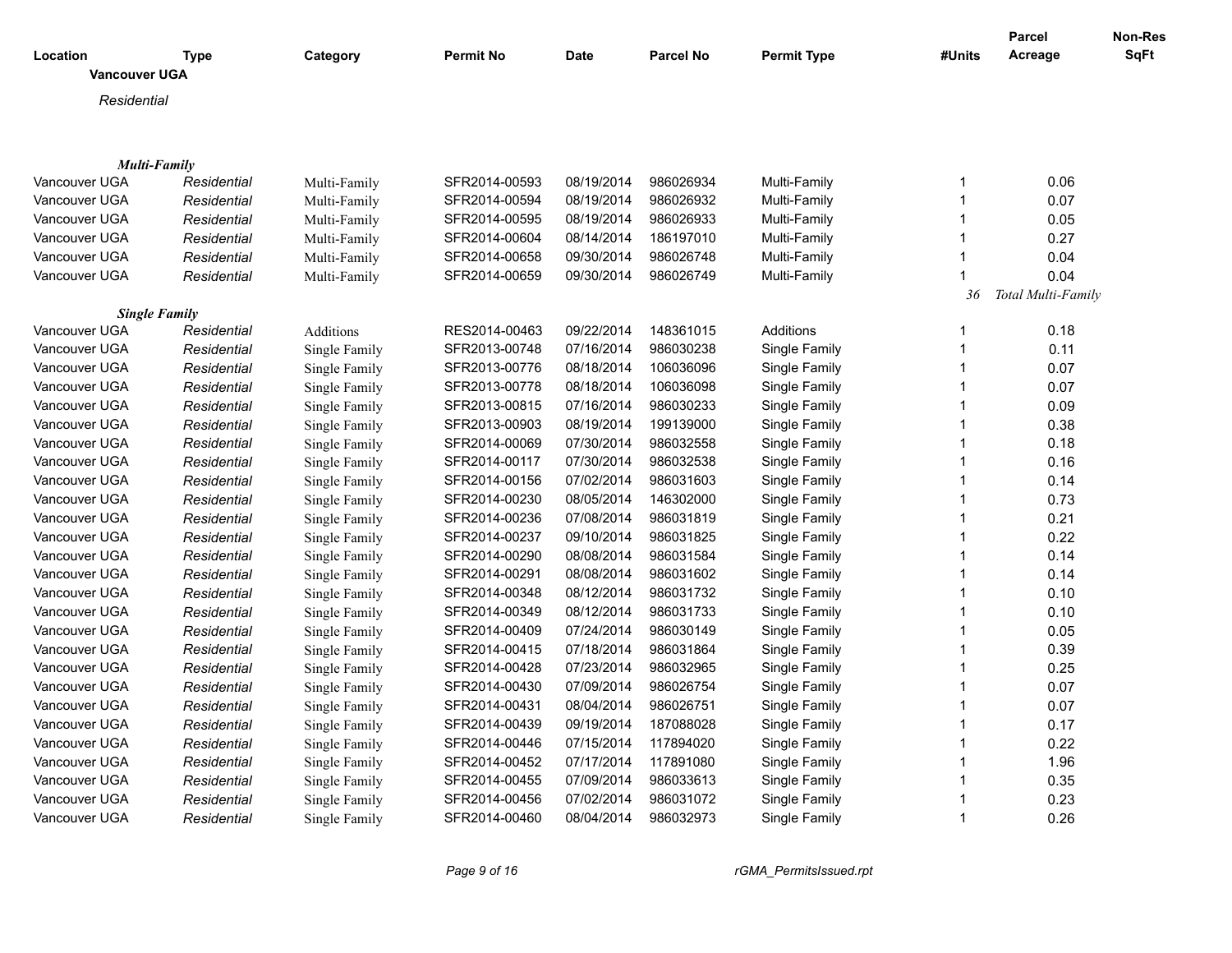|                                  |                      |               |               |             |                  |                    |                | Parcel  | Non-Res |
|----------------------------------|----------------------|---------------|---------------|-------------|------------------|--------------------|----------------|---------|---------|
| Location<br><b>Vancouver UGA</b> | <b>Type</b>          | Category      | Permit No     | <b>Date</b> | <b>Parcel No</b> | <b>Permit Type</b> | #Units         | Acreage | SqFt    |
|                                  |                      |               |               |             |                  |                    |                |         |         |
| Residential                      |                      |               |               |             |                  |                    |                |         |         |
|                                  |                      |               |               |             |                  |                    |                |         |         |
|                                  |                      |               |               |             |                  |                    |                |         |         |
|                                  | <b>Single Family</b> |               |               |             |                  |                    |                |         |         |
| Vancouver UGA                    | Residential          | Single Family | SFR2014-00475 | 08/22/2014  | 188220010        | Single Family      | 1              | 0.45    |         |
| Vancouver UGA                    | Residential          | Single Family | SFR2014-00479 | 07/08/2014  | 986028374        | Single Family      | $\mathbf{1}$   | 0.11    |         |
| Vancouver UGA                    | Residential          | Single Family | SFR2014-00480 | 08/25/2014  | 986031196        | Single Family      | $\mathbf{1}$   | 0.25    |         |
| Vancouver UGA                    | Residential          | Single Family | SFR2014-00481 | 07/16/2014  | 986031191        | Single Family      | $\mathbf{1}$   | 0.21    |         |
| Vancouver UGA                    | Residential          | Single Family | SFR2014-00482 | 08/01/2014  | 986033617        | Single Family      | $\mathbf{1}$   | 0.23    |         |
| Vancouver UGA                    | Residential          | Single Family | SFR2014-00483 | 07/01/2014  | 986032083        | Single Family      | $\mathbf{1}$   | 0.23    |         |
| Vancouver UGA                    | Residential          | Single Family | SFR2014-00484 | 07/01/2014  | 986033247        | Single Family      | $\mathbf{1}$   | 0.14    |         |
| Vancouver UGA                    | Residential          | Single Family | SFR2014-00485 | 07/01/2014  | 986032069        | Single Family      | $\mathbf{1}$   | 0.17    |         |
| Vancouver UGA                    | Residential          | Single Family | SFR2014-00486 | 07/23/2014  | 986033621        | Single Family      | $\mathbf{1}$   | 0.10    |         |
| Vancouver UGA                    | Residential          | Single Family | SFR2014-00487 | 08/13/2014  | 986030109        | Single Family      | $\mathbf{1}$   | 0.05    |         |
| Vancouver UGA                    | Residential          | Single Family | SFR2014-00488 | 08/07/2014  | 986030110        | Single Family      | $\mathbf{1}$   | 0.05    |         |
| Vancouver UGA                    | Residential          | Single Family | SFR2014-00491 | 08/07/2014  | 986030112        | Single Family      | $\overline{1}$ | 0.05    |         |
| Vancouver UGA                    | Residential          | Single Family | SFR2014-00492 | 07/07/2014  | 986032705        | Single Family      | $\mathbf{1}$   | 0.12    |         |
| Vancouver UGA                    | Residential          | Single Family | SFR2014-00493 | 08/07/2014  | 986030114        | Single Family      | $\mathbf{1}$   | 0.05    |         |
| Vancouver UGA                    | Residential          | Single Family | SFR2014-00494 | 07/07/2014  | 986033616        | Single Family      | $\mathbf{1}$   | 0.24    |         |
| Vancouver UGA                    | Residential          | Single Family | SFR2014-00495 | 08/07/2014  | 986030113        | Single Family      | $\mathbf{1}$   | 0.05    |         |
| Vancouver UGA                    | Residential          | Single Family | SFR2014-00496 | 09/16/2014  | 986031803        | Single Family      | $\mathbf{1}$   | 0.06    |         |
| Vancouver UGA                    | Residential          | Single Family | SFR2014-00497 | 07/24/2014  | 986030116        | Single Family      | $\mathbf{1}$   | 0.05    |         |
| Vancouver UGA                    | Residential          | Single Family | SFR2014-00498 | 09/16/2014  | 986031802        | Single Family      | $\mathbf{1}$   | 0.06    |         |
| Vancouver UGA                    | Residential          | Single Family | SFR2014-00499 | 07/24/2014  | 986030107        | Single Family      | $\mathbf{1}$   | 0.05    |         |
| Vancouver UGA                    | Residential          | Single Family | SFR2014-00500 | 08/07/2014  | 986030115        | Single Family      | $\mathbf{1}$   | 0.05    |         |
| Vancouver UGA                    | Residential          | Single Family | SFR2014-00502 | 09/16/2014  | 986031804        | Single Family      | $\mathbf{1}$   | 0.06    |         |
| Vancouver UGA                    | Residential          | Single Family | SFR2014-00503 | 07/24/2014  | 986031788        | Single Family      | $\mathbf{1}$   | 0.06    |         |
| Vancouver UGA                    | Residential          | Single Family | SFR2014-00504 | 07/15/2014  | 104990020        | Single Family      | $\mathbf{1}$   | 0.05    |         |
| Vancouver UGA                    | Residential          | Single Family | SFR2014-00505 | 07/15/2014  | 104990034        | Single Family      | $\mathbf{1}$   | 0.05    |         |
| Vancouver UGA                    | Residential          | Single Family | SFR2014-00506 | 07/15/2014  | 104990022        | Single Family      | $\mathbf{1}$   | 0.05    |         |
| Vancouver UGA                    | Residential          | Single Family | SFR2014-00507 | 07/15/2014  | 104990030        | Single Family      | $\mathbf{1}$   | 0.05    |         |
| Vancouver UGA                    | Residential          | Single Family | SFR2014-00508 | 07/15/2014  | 104990032        | Single Family      | $\mathbf{1}$   | 0.05    |         |
| Vancouver UGA                    | Residential          | Single Family | SFR2014-00510 | 07/09/2014  | 986032616        | Single Family      | $\mathbf{1}$   | 0.17    |         |
|                                  |                      |               |               | 07/09/2014  | 986032611        |                    | $\mathbf{1}$   | 0.17    |         |
| Vancouver UGA                    | Residential          | Single Family | SFR2014-00511 |             |                  | Single Family      | $\mathbf{1}$   |         |         |
| Vancouver UGA                    | Residential          | Single Family | SFR2014-00512 | 07/09/2014  | 986032689        | Single Family      | $\mathbf{1}$   | 0.15    |         |
| Vancouver UGA                    | Residential          | Single Family | SFR2014-00513 | 07/09/2014  | 986032620        | Single Family      |                | 0.18    |         |
| Vancouver UGA                    | Residential          | Single Family | SFR2014-00515 | 07/14/2014  | 189759028        | Single Family      | $\mathbf{1}$   | 0.12    |         |
| Vancouver UGA                    | Residential          | Single Family | SFR2014-00516 | 07/09/2014  | 199848038        | Single Family      | $\mathbf{1}$   | 0.12    |         |
| Vancouver UGA                    | Residential          | Single Family | SFR2014-00517 | 07/11/2014  | 986032537        | Single Family      | $\mathbf{1}$   | 0.14    |         |

*Page 10 of 16 rGMA\_PermitsIssued.rpt*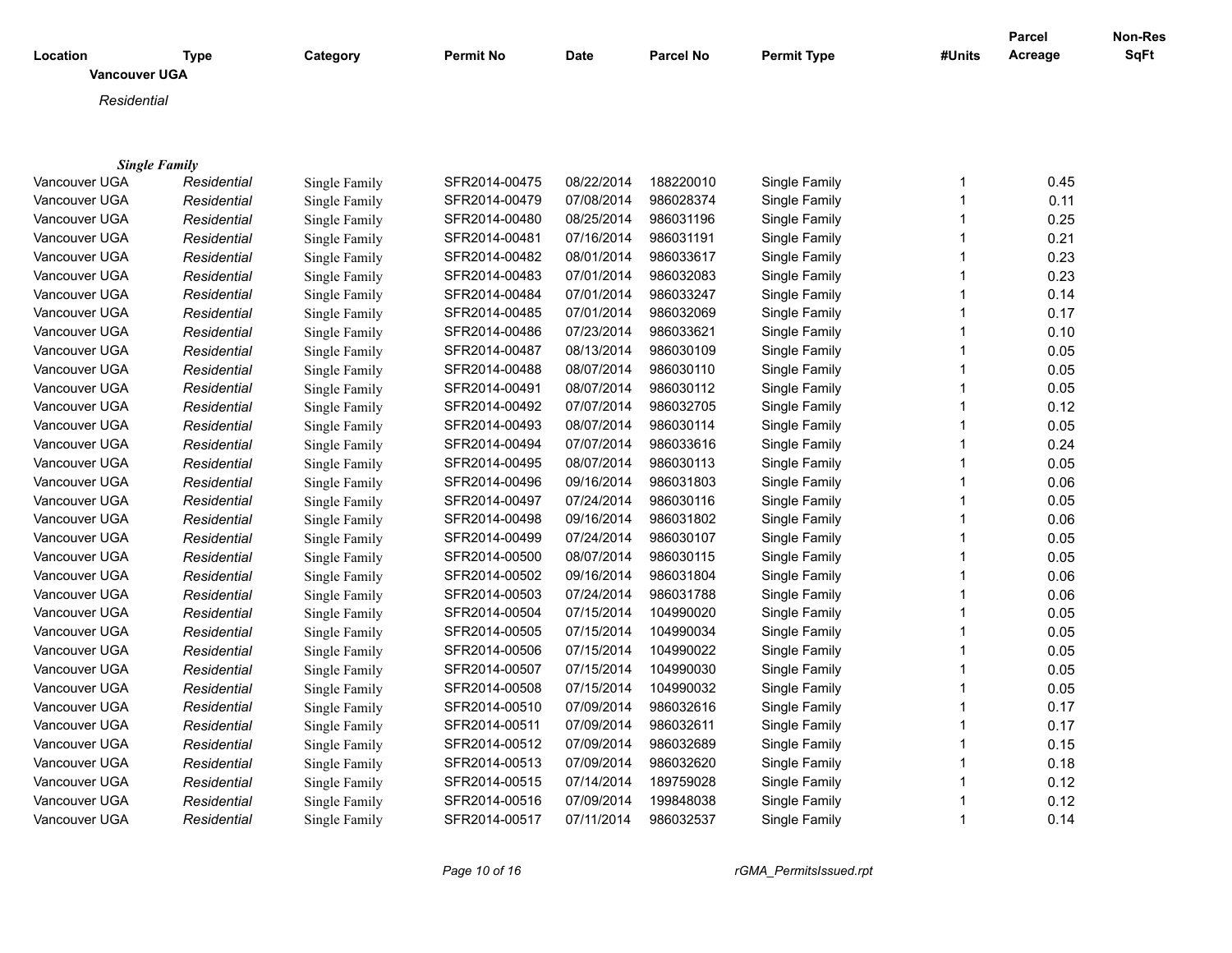|                                  |                                     |               |               |            |                  |                    |              | Parcel  | Non-Res |
|----------------------------------|-------------------------------------|---------------|---------------|------------|------------------|--------------------|--------------|---------|---------|
| Location<br><b>Vancouver UGA</b> | <b>Type</b>                         | Category      | Permit No     | Date       | <b>Parcel No</b> | <b>Permit Type</b> | #Units       | Acreage | SqFt    |
|                                  |                                     |               |               |            |                  |                    |              |         |         |
| Residential                      |                                     |               |               |            |                  |                    |              |         |         |
|                                  |                                     |               |               |            |                  |                    |              |         |         |
|                                  |                                     |               |               |            |                  |                    |              |         |         |
| Vancouver UGA                    | <b>Single Family</b><br>Residential | Single Family | SFR2014-00519 | 07/17/2014 | 986032644        | Single Family      | 1            | 0.13    |         |
| Vancouver UGA                    | Residential                         | Single Family | SFR2014-00520 | 07/17/2014 | 986032656        | Single Family      | $\mathbf{1}$ | 0.14    |         |
| Vancouver UGA                    | Residential                         | Single Family | SFR2014-00521 | 07/25/2014 | 986031064        | Single Family      | $\mathbf{1}$ | 0.23    |         |
| Vancouver UGA                    | Residential                         | Single Family | SFR2014-00524 | 08/15/2014 | 183708022        | Single Family      | $\mathbf{1}$ | 0.77    |         |
| Vancouver UGA                    | Residential                         | Single Family | SFR2014-00525 | 07/30/2014 | 986033663        | Single Family      | $\mathbf{1}$ | 0.13    |         |
| Vancouver UGA                    | Residential                         | Single Family | SFR2014-00526 | 07/28/2014 | 986033676        | Single Family      | 1            | 0.11    |         |
| Vancouver UGA                    | Residential                         | Single Family | SFR2014-00527 | 07/15/2014 | 986032567        | Single Family      | $\mathbf{1}$ | 0.23    |         |
| Vancouver UGA                    | Residential                         | Single Family | SFR2014-00528 | 07/30/2014 | 986033664        | Single Family      | $\mathbf{1}$ | 0.11    |         |
| Vancouver UGA                    | Residential                         | Single Family | SFR2014-00530 | 07/30/2014 | 107963390        | Single Family      | $\mathbf{1}$ | 0.20    |         |
| Vancouver UGA                    | Residential                         | Single Family | SFR2014-00531 | 07/21/2014 | 986031989        | Single Family      | $\mathbf{1}$ | 0.14    |         |
| Vancouver UGA                    | Residential                         | Single Family | SFR2014-00532 | 07/30/2014 | 986032915        | Single Family      | $\mathbf{1}$ | 0.23    |         |
| Vancouver UGA                    | Residential                         | Single Family | SFR2014-00533 | 07/18/2014 | 986031115        | Single Family      | $\mathbf{1}$ | 0.14    |         |
| Vancouver UGA                    | Residential                         | Single Family | SFR2014-00534 | 08/04/2014 | 986031281        | Single Family      | $\mathbf{1}$ | 0.23    |         |
| Vancouver UGA                    | Residential                         | Single Family | SFR2014-00537 | 08/26/2014 | 986033259        | Single Family      | 1            | 0.12    |         |
| Vancouver UGA                    | Residential                         | Single Family | SFR2014-00538 | 08/04/2014 | 156435068        | Single Family      | $\mathbf{1}$ | 0.14    |         |
| Vancouver UGA                    | Residential                         | Single Family | SFR2014-00540 | 07/16/2014 | 986033262        | Single Family      | $\mathbf{1}$ | 0.12    |         |
| Vancouver UGA                    | Residential                         | Single Family | SFR2014-00543 | 08/26/2014 | 986033248        | Single Family      | $\mathbf{1}$ | 0.18    |         |
| Vancouver UGA                    | Residential                         | Single Family | SFR2014-00544 | 07/23/2014 | 986032967        | Single Family      | $\mathbf{1}$ | 0.25    |         |
| Vancouver UGA                    | Residential                         | Single Family | SFR2014-00545 | 07/16/2014 | 986026562        | Single Family      | $\mathbf{1}$ | 0.15    |         |
| Vancouver UGA                    | Residential                         | Single Family | SFR2014-00546 | 08/12/2014 | 186213000        | Single Family      | $\mathbf{1}$ | 0.29    |         |
| Vancouver UGA                    | Residential                         | Single Family | SFR2014-00549 | 07/25/2014 | 986031163        | Single Family      | $\mathbf{1}$ | 0.19    |         |
| Vancouver UGA                    | Residential                         | Single Family | SFR2014-00551 | 08/28/2014 | 181677006        | Single Family      | $\mathbf{1}$ | 0.14    |         |
| Vancouver UGA                    | Residential                         | Single Family | SFR2014-00553 | 07/24/2014 | 986032533        | Single Family      | $\mathbf{1}$ | 0.27    |         |
| Vancouver UGA                    | Residential                         | Single Family | SFR2014-00554 | 08/04/2014 | 156435072        | Single Family      | $\mathbf{1}$ | 0.16    |         |
| Vancouver UGA                    | Residential                         | Single Family | SFR2014-00555 | 08/11/2014 | 181494000        | Single Family      | $\mathbf{1}$ | 3.00    |         |
| Vancouver UGA                    | Residential                         | Single Family | SFR2014-00556 | 08/20/2014 | 156435136        | Single Family      | $\mathbf{1}$ | 0.20    |         |
| Vancouver UGA                    | Residential                         | Single Family | SFR2014-00557 | 08/01/2014 | 986033154        | Single Family      | $\mathbf{1}$ | 0.15    |         |
| Vancouver UGA                    | Residential                         | Single Family | SFR2014-00558 | 07/28/2014 | 986032564        | Single Family      | $\mathbf{1}$ | 0.20    |         |
| Vancouver UGA                    | Residential                         | Single Family | SFR2014-00559 | 07/24/2014 | 986031140        | Single Family      | $\mathbf{1}$ | 0.14    |         |
| Vancouver UGA                    | Residential                         |               | SFR2014-00561 | 07/22/2014 | 986033665        | Single Family      | $\mathbf{1}$ | 0.17    |         |
|                                  |                                     | Single Family | SFR2014-00562 | 07/25/2014 | 986033205        |                    | 1            | 0.10    |         |
| Vancouver UGA                    | Residential                         | Single Family |               | 09/15/2014 |                  | Single Family      | $\mathbf{1}$ | 0.69    |         |
| Vancouver UGA                    | Residential                         | Single Family | SFR2014-00563 | 07/30/2014 | 189860000        | Single Family      | $\mathbf{1}$ |         |         |
| Vancouver UGA                    | Residential                         | Single Family | SFR2014-00564 |            | 188997002        | Single Family      | 1            | 0.19    |         |
| Vancouver UGA                    | Residential                         | Single Family | SFR2014-00569 | 07/25/2014 | 986031141        | Single Family      |              | 0.14    |         |
| Vancouver UGA                    | Residential                         | Single Family | SFR2014-00571 | 07/25/2014 | 160758016        | Single Family      | $\mathbf{1}$ | 0.07    |         |

*Page 11 of 16 rGMA\_PermitsIssued.rpt*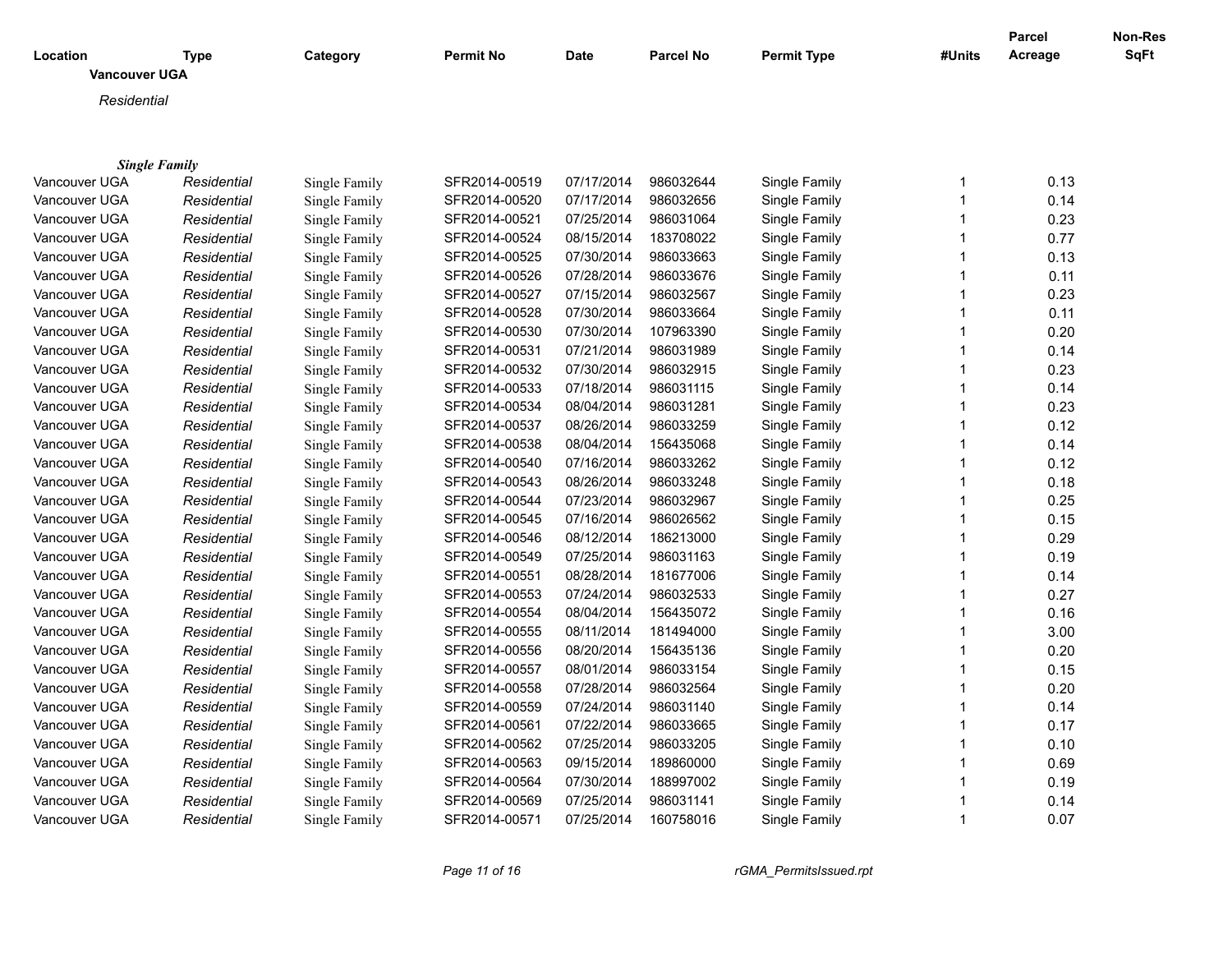|                      |                      |               |               |             |                  |                    |              | Parcel  | Non-Res |
|----------------------|----------------------|---------------|---------------|-------------|------------------|--------------------|--------------|---------|---------|
| Location             | <b>Type</b>          | Category      | Permit No     | <b>Date</b> | <b>Parcel No</b> | <b>Permit Type</b> | #Units       | Acreage | SqFt    |
| <b>Vancouver UGA</b> |                      |               |               |             |                  |                    |              |         |         |
| Residential          |                      |               |               |             |                  |                    |              |         |         |
|                      |                      |               |               |             |                  |                    |              |         |         |
|                      |                      |               |               |             |                  |                    |              |         |         |
|                      | <b>Single Family</b> |               |               |             |                  |                    |              |         |         |
| Vancouver UGA        | Residential          | Single Family | SFR2014-00573 | 08/04/2014  | 986026750        | Single Family      | 1            | 0.06    |         |
| Vancouver UGA        | Residential          | Single Family | SFR2014-00575 | 07/29/2014  | 160758010        | Single Family      | $\mathbf{1}$ | 0.08    |         |
| Vancouver UGA        | Residential          | Single Family | SFR2014-00576 | 07/28/2014  | 160758018        | Single Family      | $\mathbf{1}$ | 0.07    |         |
| Vancouver UGA        | Residential          | Single Family | SFR2014-00577 | 07/31/2014  | 986032585        | Single Family      | $\mathbf{1}$ | 0.22    |         |
| Vancouver UGA        | Residential          | Single Family | SFR2014-00579 | 08/11/2014  | 986033910        | Single Family      | $\mathbf{1}$ | 0.08    |         |
| Vancouver UGA        | Residential          | Single Family | SFR2014-00581 | 07/30/2014  | 189866000        | Single Family      | $\mathbf{1}$ | 0.15    |         |
| Vancouver UGA        | Residential          | Single Family | SFR2014-00582 | 08/01/2014  | 986032736        | Single Family      | $\mathbf{1}$ | 0.13    |         |
| Vancouver UGA        | Residential          | Single Family | SFR2014-00583 | 08/14/2014  | 986032581        | Single Family      | $\mathbf{1}$ | 0.18    |         |
| Vancouver UGA        | Residential          | Single Family | SFR2014-00586 | 08/19/2014  | 104967033        | Single Family      | $\mathbf{1}$ | 0.06    |         |
| Vancouver UGA        | Residential          | Single Family | SFR2014-00589 | 08/14/2014  | 986032557        | Single Family      | $\mathbf{1}$ | 0.19    |         |
| Vancouver UGA        | Residential          | Single Family | SFR2014-00596 | 08/11/2014  | 986033153        | Single Family      | $\mathbf{1}$ | 0.15    |         |
| Vancouver UGA        | Residential          | Single Family | SFR2014-00597 | 08/25/2014  | 104299025        | Single Family      | $\mathbf{1}$ | 0.15    |         |
| Vancouver UGA        | Residential          | Single Family | SFR2014-00599 | 09/02/2014  | 986033250        | Single Family      | $\mathbf{1}$ | 0.14    |         |
| Vancouver UGA        | Residential          | Single Family | SFR2014-00602 | 08/18/2014  | 160758136        | Single Family      | $\mathbf{1}$ | 0.07    |         |
| Vancouver UGA        | Residential          | Single Family | SFR2014-00606 | 09/26/2014  | 986031718        | Single Family      | $\mathbf{1}$ | 0.11    |         |
| Vancouver UGA        | Residential          | Single Family | SFR2014-00607 | 09/26/2014  | 986031719        | Single Family      | 1            | 0.11    |         |
| Vancouver UGA        | Residential          | Single Family | SFR2014-00608 | 08/15/2014  | 986033902        | Single Family      | $\mathbf{1}$ | 0.07    |         |
| Vancouver UGA        | Residential          | Single Family | SFR2014-00609 | 08/25/2014  | 986031161        | Single Family      | $\mathbf{1}$ | 0.17    |         |
| Vancouver UGA        | Residential          | Single Family | SFR2014-00610 | 08/28/2014  | 986031096        | Single Family      | $\mathbf{1}$ | 0.22    |         |
| Vancouver UGA        | Residential          | Single Family | SFR2014-00611 | 08/28/2014  | 986031090        | Single Family      | 1            | 0.33    |         |
| Vancouver UGA        | Residential          | Single Family | SFR2014-00613 | 08/26/2014  | 986033670        | Single Family      | $\mathbf{1}$ | 0.12    |         |
| Vancouver UGA        | Residential          | Single Family | SFR2014-00614 | 08/26/2014  | 986033662        | Single Family      | 1            | 0.13    |         |
| Vancouver UGA        | Residential          | Single Family | SFR2014-00615 | 08/22/2014  | 986032963        | Single Family      | 1            | 0.43    |         |
| Vancouver UGA        | Residential          | Single Family | SFR2014-00617 | 08/26/2014  | 986031133        | Single Family      | $\mathbf{1}$ | 0.19    |         |
| Vancouver UGA        | Residential          | Single Family | SFR2014-00620 | 08/26/2014  | 986032653        | Single Family      | $\mathbf{1}$ | 0.17    |         |
| Vancouver UGA        | Residential          | Single Family | SFR2014-00623 | 08/26/2014  | 986032721        | Single Family      | $\mathbf{1}$ | 0.13    |         |
| Vancouver UGA        | Residential          | Single Family | SFR2014-00628 | 09/26/2014  | 181244000        | Single Family      | $\mathbf{1}$ | 7.20    |         |
| Vancouver UGA        | Residential          | Single Family | SFR2014-00632 | 08/27/2014  | 986033188        | Single Family      | $\mathbf{1}$ | 0.10    |         |
| Vancouver UGA        | Residential          | Single Family | SFR2014-00640 | 09/15/2014  | 155340000        | Single Family      | $\mathbf{1}$ | 0.69    |         |
| Vancouver UGA        | Residential          | Single Family | SFR2014-00641 | 09/05/2014  | 986032925        | Single Family      | $\mathbf{1}$ | 0.25    |         |
| Vancouver UGA        | Residential          | Single Family | SFR2014-00644 | 09/03/2014  | 986033253        | Single Family      | $\mathbf{1}$ | 0.14    |         |
| Vancouver UGA        | Residential          | Single Family | SFR2014-00645 | 09/19/2014  | 986033612        | Single Family      | $\mathbf{1}$ | 0.34    |         |
| Vancouver UGA        | Residential          | Single Family | SFR2014-00648 | 09/08/2014  | 986032615        | Single Family      | $\mathbf{1}$ | 0.18    |         |
| Vancouver UGA        | Residential          | Single Family | SFR2014-00649 | 09/08/2014  | 986032625        | Single Family      | $\mathbf{1}$ | 0.18    |         |
|                      |                      |               | SFR2014-00653 | 09/26/2014  | 986032756        |                    | $\mathbf{1}$ |         |         |
| Vancouver UGA        | Residential          | Single Family |               |             |                  | Single Family      |              | 0.17    |         |

*Page 12 of 16 rGMA\_PermitsIssued.rpt*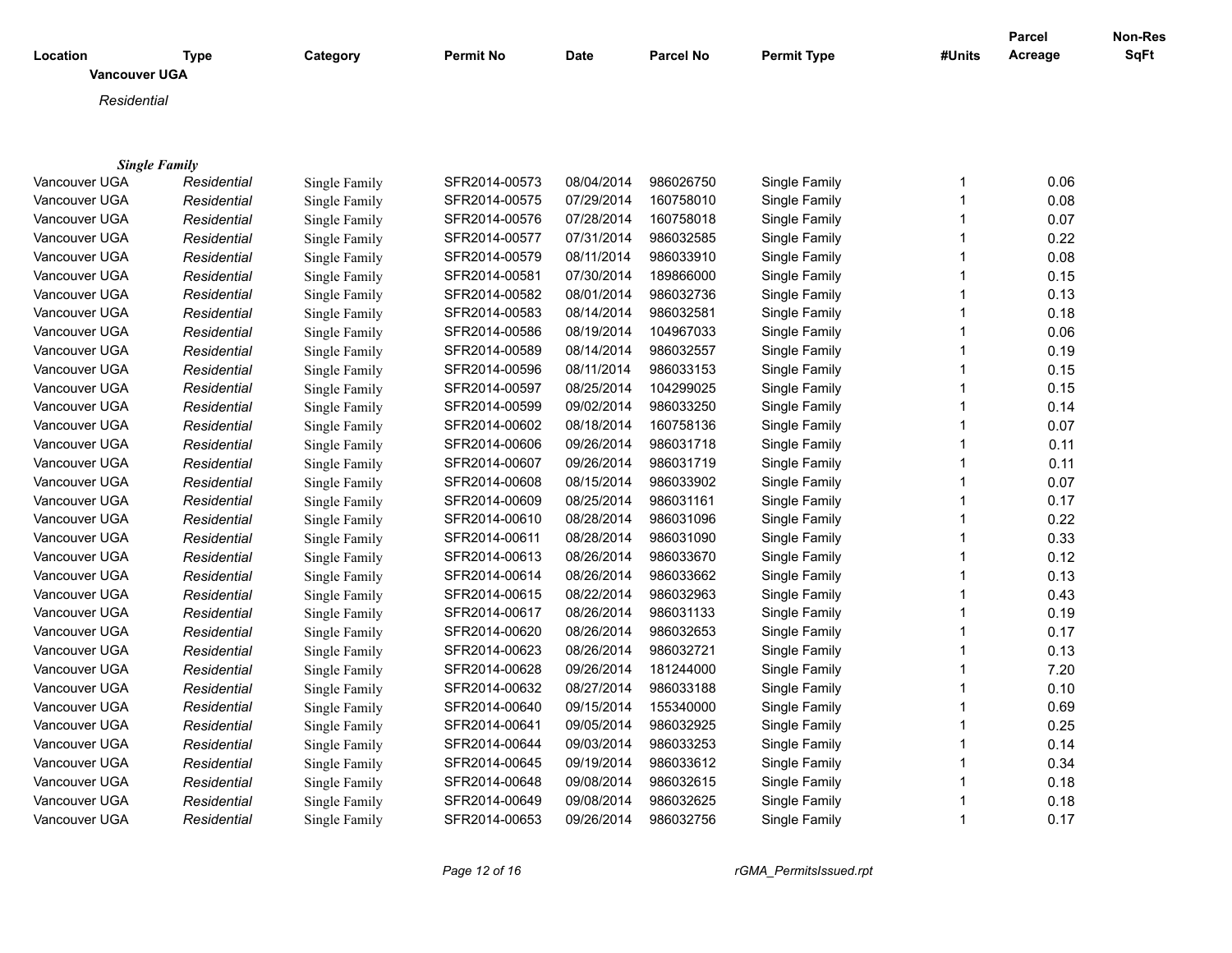| Location<br><b>Vancouver UGA</b> | <b>Type</b> | Category      | <b>Permit No</b> | <b>Date</b> | <b>Parcel No</b> | <b>Permit Type</b>      | #Units | Parcel<br>Acreage   | <b>Non-Res</b><br><b>SqFt</b> |
|----------------------------------|-------------|---------------|------------------|-------------|------------------|-------------------------|--------|---------------------|-------------------------------|
| Residential                      |             |               |                  |             |                  |                         |        |                     |                               |
|                                  |             |               |                  |             |                  |                         |        |                     |                               |
| <b>Single Family</b>             |             |               |                  |             |                  |                         |        |                     |                               |
| Vancouver UGA                    | Residential | Single Family | SFR2014-00655    | 09/24/2014  | 986028372        | Single Family           |        | 0.11                |                               |
| Vancouver UGA                    | Residential | Single Family | SFR2014-00657    | 09/16/2014  | 189993000        | Single Family           |        | 0.72                |                               |
| Vancouver UGA                    | Residential | Single Family | SFR2014-00663    | 09/10/2014  | 986033139        | Single Family           |        | 0.20                |                               |
| Vancouver UGA                    | Residential | Single Family | SFR2014-00664    | 09/10/2014  | 986033140        | Single Family           |        | 0.12                |                               |
| Vancouver UGA                    | Residential | Single Family | SFR2014-00665    | 09/10/2014  | 986033143        | Single Family           |        | 0.12                |                               |
| Vancouver UGA                    | Residential | Single Family | SFR2014-00668    | 09/17/2014  | 986032530        | Single Family           |        | 0.19                |                               |
| Vancouver UGA                    | Residential | Single Family | SFR2014-00670    | 09/26/2014  | 986033000        | Single Family           |        | 0.12                |                               |
| Vancouver UGA                    | Residential | Single Family | SFR2014-00673    | 09/19/2014  | 986032677        | Single Family           |        | 0.15                |                               |
| Vancouver UGA                    | Residential | Single Family | SFR2014-00677    | 09/26/2014  | 986033185        | Single Family           |        | 0.09                |                               |
| Vancouver UGA                    | Residential | Single Family | SFR2014-00678    | 09/19/2014  | 986033828        | Single Family           |        | 18.68               |                               |
| Vancouver UGA                    | Residential | Single Family | SFR2014-00681    | 09/22/2014  | 986032532        | Single Family           |        | 0.19                |                               |
| Vancouver UGA                    | Residential | Single Family | SFR2014-00682    | 09/26/2014  | 986031062        | Single Family           |        | 0.22                |                               |
| Vancouver UGA                    | Residential | Single Family | SFR2014-00685    | 09/24/2014  | 986033142        | Single Family           |        | 0.12                |                               |
| Vancouver UGA                    | Residential | Single Family | SFR2014-00687    | 09/25/2014  | 986033800        | Single Family           |        | 0.21                |                               |
| Vancouver UGA                    | Residential | Single Family | SFR2014-00688    | 09/25/2014  | 986033801        | Single Family           |        | 0.21                |                               |
| Vancouver UGA                    | Residential | Single Family | SFR2014-00690    | 09/29/2014  | 106036082        | Single Family           |        | 0.07                |                               |
| Vancouver UGA                    | Residential | Single Family | SFR2014-00691    | 09/24/2014  | 986032618        | Single Family           |        | 0.18                |                               |
| Vancouver UGA                    | Residential | Single Family | SFR2014-00701    | 09/19/2014  | 986032969        | Single Family           |        | 0.29                |                               |
| Vancouver UGA                    | Residential | Single Family | SFR2014-00711    | 09/30/2014  | 986033659        | Single Family           |        | 0.13                |                               |
|                                  |             |               |                  |             |                  |                         | 151    | Total Single Family |                               |
|                                  |             |               |                  |             |                  | Vancouver UGA Sub Total | 187    |                     | 86,652                        |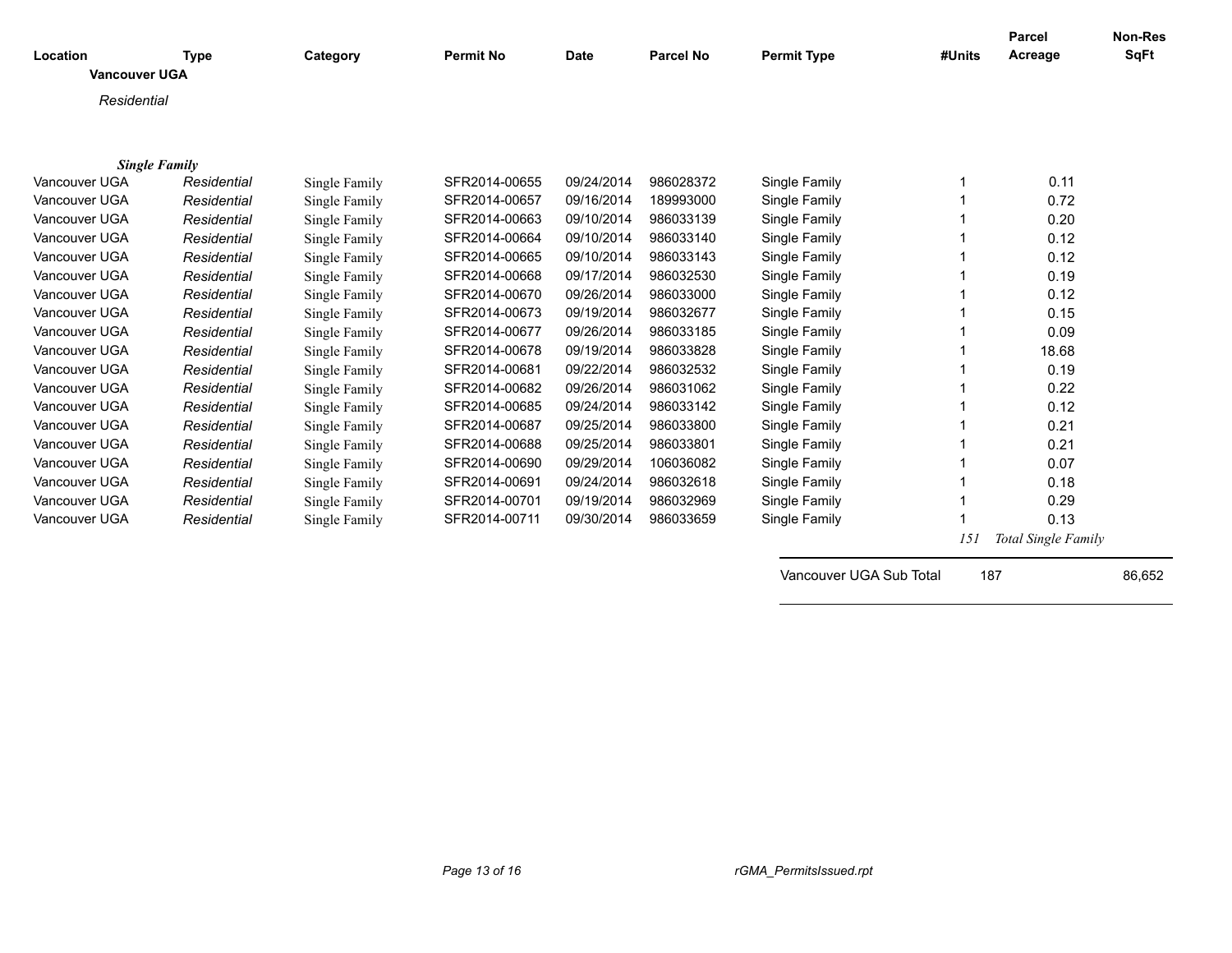| Location             | <b>Type</b>     | Category         | <b>Permit No</b> | <b>Date</b> | <b>Parcel No</b> | <b>Permit Type</b>      | #Units | <b>Parcel</b><br>Acreage | <b>Non-Res</b><br><b>SqFt</b> |
|----------------------|-----------------|------------------|------------------|-------------|------------------|-------------------------|--------|--------------------------|-------------------------------|
| Washougal            |                 |                  |                  |             |                  |                         |        |                          |                               |
| Non-Residential      |                 |                  |                  |             |                  |                         |        |                          |                               |
|                      |                 |                  |                  |             |                  |                         |        |                          |                               |
| Washougal            | Non-Residential | Other Commercial | 14050046         | 09/24/2014  | 075358506        | <b>Other Commercial</b> |        | 1.09                     | 7,375                         |
| Residential          |                 |                  |                  |             |                  |                         |        |                          |                               |
|                      |                 |                  |                  |             |                  |                         |        |                          |                               |
|                      |                 |                  |                  |             |                  |                         |        |                          |                               |
| <b>Single Family</b> |                 |                  |                  |             |                  |                         |        |                          |                               |
| Washougal            | Residential     | Single Family    | 14040026         | 07/28/2014  | 130562030        | Single Family           |        | 0.21                     |                               |
| Washougal            | Residential     | Single Family    | 14050002         | 08/27/2014  | 132377026        | Single Family           |        | 0.17                     |                               |
| Washougal            | Residential     | Single Family    | 14060033         | 07/15/2014  | 122996034        | Single Family           |        | 0.16                     |                               |
| Washougal            | Residential     | Single Family    | 14070018         | 07/28/2014  | 130031004        | Single Family           |        | 0.21                     |                               |
| Washougal            | Residential     | Single Family    | 14070025         | 07/31/2014  | 132576044        | Single Family           |        | 0.16                     |                               |
| Washougal            | Residential     | Single Family    | 14070027         | 08/08/2014  | 132576038        | Single Family           |        | 0.20                     |                               |
| Washougal            | Residential     | Single Family    | 14070035         | 08/08/2014  | 132576040        | Single Family           |        | 0.19                     |                               |
| Washougal            | Residential     | Single Family    | 14070073         | 08/11/2014  | 130048020        | Single Family           |        | 0.27                     |                               |
| Washougal            | Residential     | Single Family    | 14080017         | 08/20/2014  | 131530018        | Single Family           |        | 0.16                     |                               |
| Washougal            | Residential     | Single Family    | 14080030         | 09/08/2014  | 134165026        | Single Family           |        | 0.09                     |                               |
| Washougal            | Residential     | Single Family    | 14080031         | 09/08/2014  | 134165027        | Single Family           |        | 0.09                     |                               |
| Washougal            | Residential     | Single Family    | 14080056         | 08/27/2014  | 986033993        | Single Family           |        | 0.17                     |                               |
| Washougal            | Residential     | Single Family    | 14080064         | 09/19/2014  | 123006094        | Single Family           |        | 0.37                     |                               |
| Washougal            | Residential     | Single Family    | 14080073         | 09/25/2014  | 130031002        | Single Family           |        | 0.24                     |                               |
|                      |                 |                  |                  |             |                  |                         | 14     | Total Single Family      |                               |
|                      |                 |                  |                  |             |                  | Washougal Sub Total     | 14     |                          | 7,375                         |
|                      |                 |                  |                  |             |                  |                         |        |                          |                               |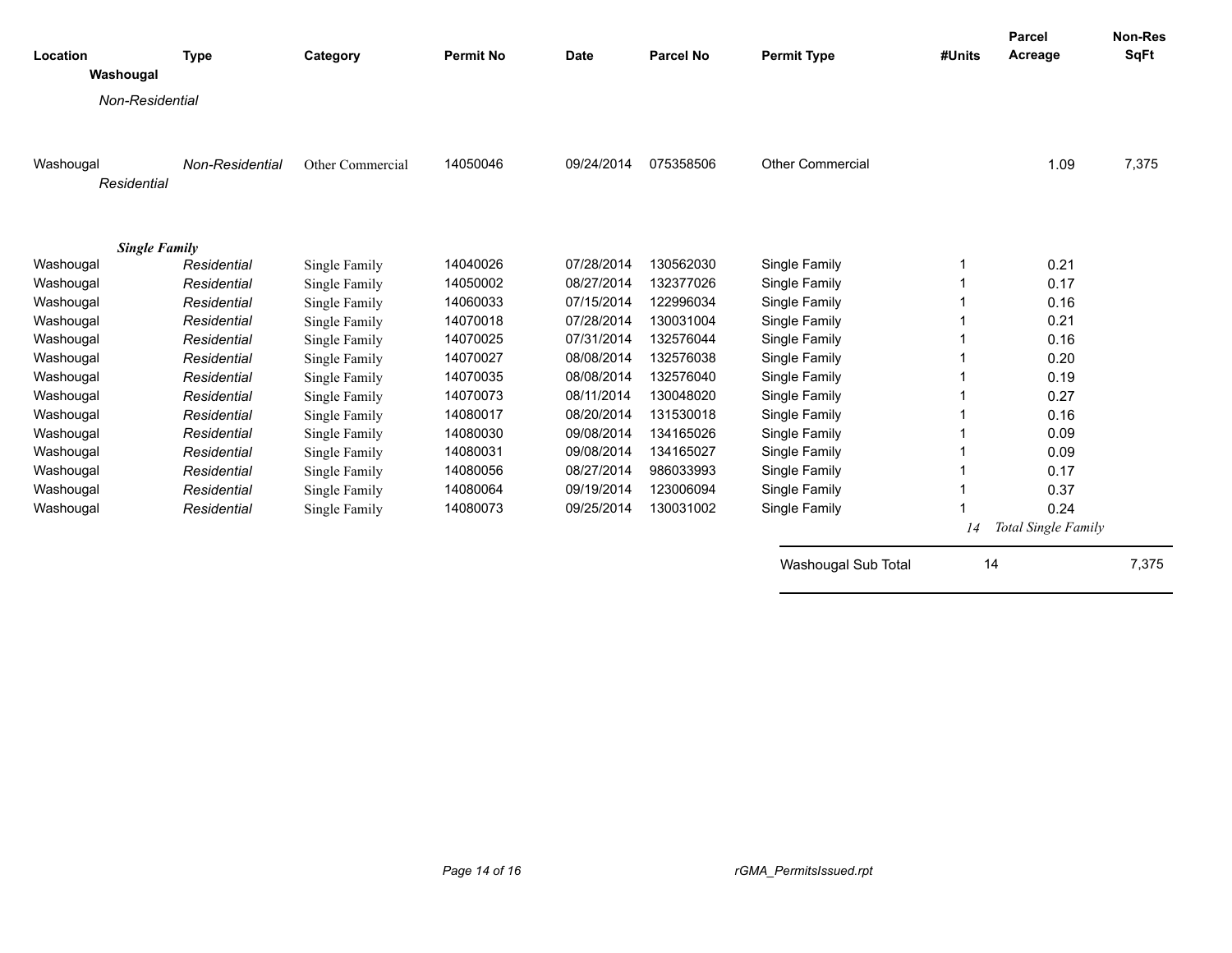| Location                            | Type            | Category         | <b>Permit No</b> | <b>Date</b> | <b>Parcel No</b> | <b>Permit Type</b> | #Units         | <b>Parcel</b><br>Acreage | <b>Non-Res</b><br><b>SqFt</b> |
|-------------------------------------|-----------------|------------------|------------------|-------------|------------------|--------------------|----------------|--------------------------|-------------------------------|
| <b>Clark County (Rural)</b>         |                 |                  |                  |             |                  |                    |                |                          |                               |
| Non-Residential                     |                 |                  |                  |             |                  |                    |                |                          |                               |
| Clark County (Rural)                | Non-Residential | Institutional    | COM2014-00043    | 09/19/2014  | 233510000        | Institutional      |                | 12.64                    | 38,143                        |
| Clark County (Rural)<br>Residential | Non-Residential | Institutional    | COM2014-00044    | 09/19/2014  | 233510000        | Institutional      |                | 12.64                    | 800                           |
| <b>Single Family</b>                |                 |                  |                  |             |                  |                    |                |                          |                               |
| Clark County (Rural)                | Residential     | <b>Additions</b> | RES2014-00285    | 07/02/2014  | 224350000        | Additions          | $\mathbf 1$    | 20.00                    |                               |
| Clark County (Rural)                | Residential     | Single Family    | SFR2014-00333    | 07/01/2014  | 275006000        | Single Family      | $\mathbf{1}$   | 32.09                    |                               |
| Clark County (Rural)                | Residential     | Single Family    | SFR2014-00361    | 07/23/2014  | 210177000        | Single Family      | $\mathbf{1}$   | 5.00                     |                               |
| Clark County (Rural)                | Residential     | Single Family    | SFR2014-00377    | 07/03/2014  | 137142000        | Single Family      | $\mathbf 1$    | 5.00                     |                               |
| Clark County (Rural)                | Residential     | Single Family    | SFR2014-00397    | 07/07/2014  | 206685204        | Single Family      | $\mathbf{1}$   | 1.09                     |                               |
| Clark County (Rural)                | Residential     | Single Family    | SFR2014-00411    | 08/07/2014  | 221678000        | Single Family      | $\mathbf{1}$   | 7.96                     |                               |
| Clark County (Rural)                | Residential     | Single Family    | SFR2014-00425    | 07/11/2014  | 168394000        | Single Family      | $\mathbf{1}$   | 3.12                     |                               |
| Clark County (Rural)                | Residential     | Single Family    | SFR2014-00426    | 09/08/2014  | 275982000        | Single Family      | $\mathbf{1}$   | 5.88                     |                               |
| Clark County (Rural)                | Residential     | Single Family    | SFR2014-00445    | 07/28/2014  | 216247006        | Single Family      | $\mathbf 1$    | 2.31                     |                               |
| Clark County (Rural)                | Residential     | Single Family    | SFR2014-00448    | 07/10/2014  | 986028123        | Single Family      | $\overline{1}$ | 5.00                     |                               |
| Clark County (Rural)                | Residential     | Single Family    | SFR2014-00450    | 07/14/2014  | 226955000        | Single Family      | 1              | 1.00                     |                               |
| Clark County (Rural)                | Residential     | Single Family    | SFR2014-00453    | 08/26/2014  | 236357000        | Single Family      | $\mathbf{1}$   | 5.00                     |                               |
| Clark County (Rural)                | Residential     | Single Family    | SFR2014-00454    | 08/04/2014  | 227010000        | Single Family      | $\mathbf{1}$   | 5.01                     |                               |
| Clark County (Rural)                | Residential     | Single Family    | SFR2014-00468    | 07/22/2014  | 203638000        | Single Family      | $\mathbf{1}$   | 13.00                    |                               |
| Clark County (Rural)                | Residential     | Single Family    | SFR2014-00469    | 08/06/2014  | 260234000        | Single Family      | $\mathbf{1}$   | 5.00                     |                               |
| Clark County (Rural)                | Residential     | Single Family    | SFR2014-00470    | 07/22/2014  | 195573000        | Single Family      | $\mathbf 1$    | 5.15                     |                               |
| Clark County (Rural)                | Residential     | Single Family    | SFR2014-00472    | 07/25/2014  | 231398000        | Single Family      | $\mathbf{1}$   | 5.00                     |                               |
| Clark County (Rural)                | Residential     | Single Family    | SFR2014-00473    | 07/18/2014  | 209085000        | Single Family      | $\mathbf 1$    | 2.50                     |                               |
| Clark County (Rural)                | Residential     | Single Family    | SFR2014-00489    | 08/05/2014  | 986028121        | Single Family      | $\mathbf{1}$   | 5.00                     |                               |
| Clark County (Rural)                | Residential     | Single Family    | SFR2014-00501    | 07/21/2014  | 986033583        | Single Family      | $\mathbf{1}$   | 5.08                     |                               |
| Clark County (Rural)                | Residential     | Single Family    | SFR2014-00509    | 08/19/2014  | 257604000        | Single Family      | $\mathbf{1}$   | 20.00                    |                               |
| Clark County (Rural)                | Residential     | Single Family    | SFR2014-00514    | 07/22/2014  | 207907000        | Single Family      | $\mathbf 1$    | 5.00                     |                               |
| Clark County (Rural)                | Residential     | Single Family    | SFR2014-00518    | 07/28/2014  | 226044000        | Single Family      | $\mathbf 1$    | 2.70                     |                               |
| Clark County (Rural)                | Residential     | Single Family    | SFR2014-00522    | 07/29/2014  | 264164000        | Single Family      | $\mathbf{1}$   | 4.95                     |                               |
| Clark County (Rural)                | Residential     | Single Family    | SFR2014-00523    | 08/04/2014  | 265040000        | Single Family      | $\mathbf 1$    | 4.69                     |                               |
| Clark County (Rural)                | Residential     | Single Family    | SFR2014-00529    | 07/17/2014  | 986026816        | Single Family      | $\mathbf{1}$   | 11.69                    |                               |
| Clark County (Rural)                | Residential     | Single Family    | SFR2014-00542    | 08/27/2014  | 192818007        | Single Family      | $\mathbf 1$    | 5.01                     |                               |
| Clark County (Rural)                | Residential     | Single Family    | SFR2014-00547    | 08/04/2014  | 236118000        | Single Family      | $\mathbf{1}$   | 1.94                     |                               |
| Clark County (Rural)                | Residential     | Single Family    | SFR2014-00548    | 09/08/2014  | 185031000        | Single Family      | 1              | 1.67                     |                               |
| Clark County (Rural)                | Residential     | Single Family    | SFR2014-00550    | 07/23/2014  | 986033730        | Single Family      | $\mathbf 1$    | 4.80                     |                               |

*Page 15 of 16 rGMA\_PermitsIssued.rpt*